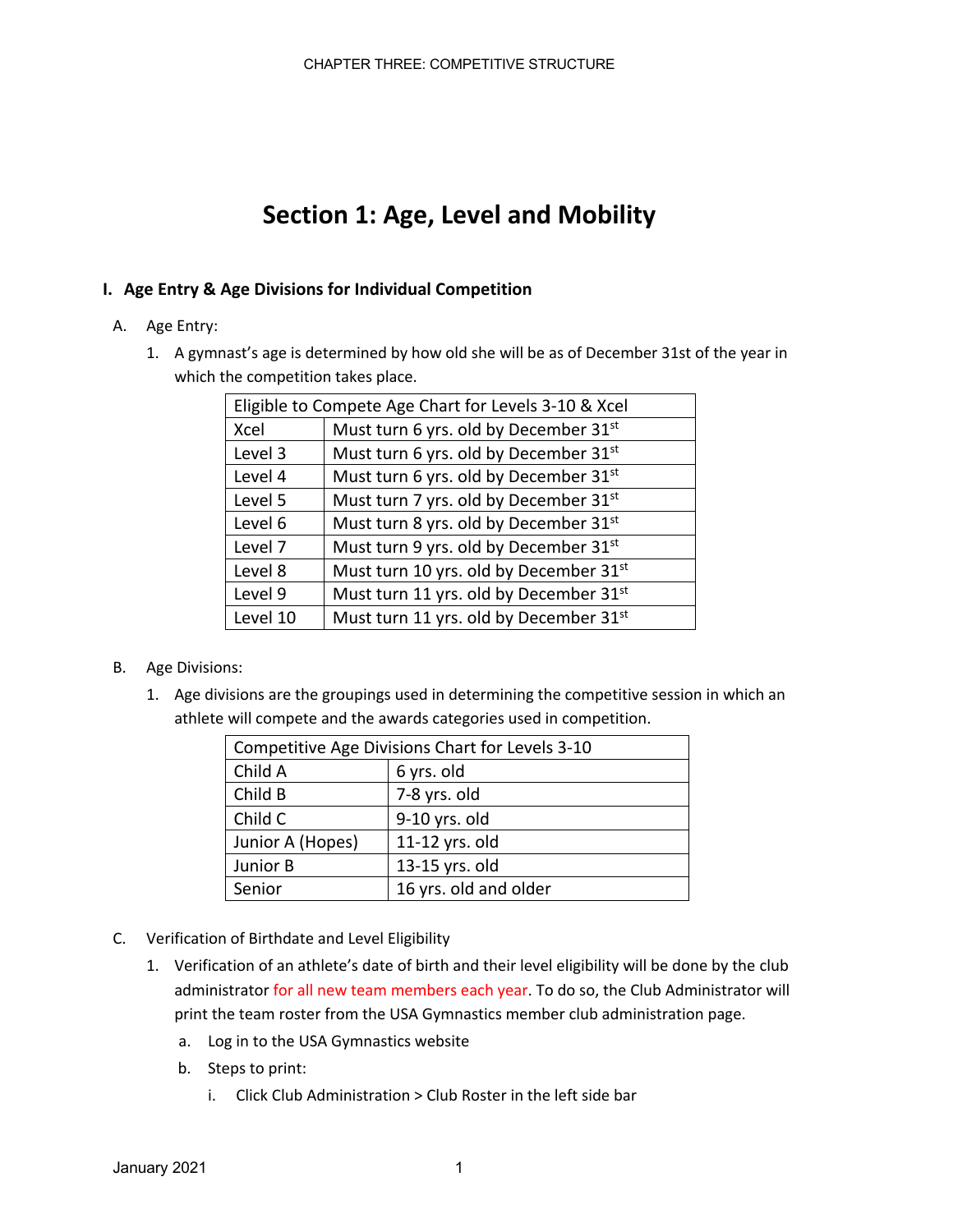- ii. Click "I want to…" and select "View my athletes"
- iii. In the status column, click "Active" and then directly above it, click "Update"
- iv. It should look like this:

| Search                                                                                                                               |                                                                            | Update            | I want to                                          |
|--------------------------------------------------------------------------------------------------------------------------------------|----------------------------------------------------------------------------|-------------------|----------------------------------------------------|
| <b>Member Type</b><br>Athlete<br><b>Introductory Athlete</b><br>√<br>Instructor<br>Junior Professional<br>Professional<br>Non-Member | <b>Discipline</b><br>Women<br>Men<br>Rhythmic<br>Acro<br>T&T<br><b>GFA</b> | Level<br>Show All | <b>Status</b><br>Active<br>▼<br>Pending<br>Expired |

- v. Scroll down to the bottom of the page and click the "Export" button
- vi. Print this export (be sure to click the option for the width to fit in one page when printing)
- c. The club administrator must verify that the information for each athlete is correct by checking it against the athlete's birth certificate or passport for all new team members.
- d. Each parent of a new team member must sign next to their child's name on the roster
- e. The club administrator must sign and date the verified roster
- f. When complete, the club administrator must scan and email a copy of their club's roster to the State Chair. (The full list of state chairmen can be found in the Rhythmic Program Directory)
- g. The State Chairman will send a copy to the Regional Chair to keep on file for the season.
- 2. Mistakes in either the gymnast's date of birth or registered competitive level must be corrected by the club administrator or parent before January  $1<sup>st</sup>$  of the competitive year. A meet director is not obligated to make changes to the schedule and/or rotation after the January 1<sup>st</sup> deadline.

## **General Description of Junior Olympic/Elite Competitive Levels**

- A. Xcel: Please see the Xcel Handbook for descriptions of Xcel levels. Gymnasts may not compete in both Xcel and JO at the same competition. Note: Exception if an athlete wants to compete different events in Xcel than she does in JO.
- B. Level 3 is the first "evaluation" stage in an athlete's competitive development. The goal of the Level 3 program is to focus on skill development. Gymnasts compete up to three routines: Floor exercise and two apparatus, which are compulsory by club. Reference the JO Handbook chart of apparatus.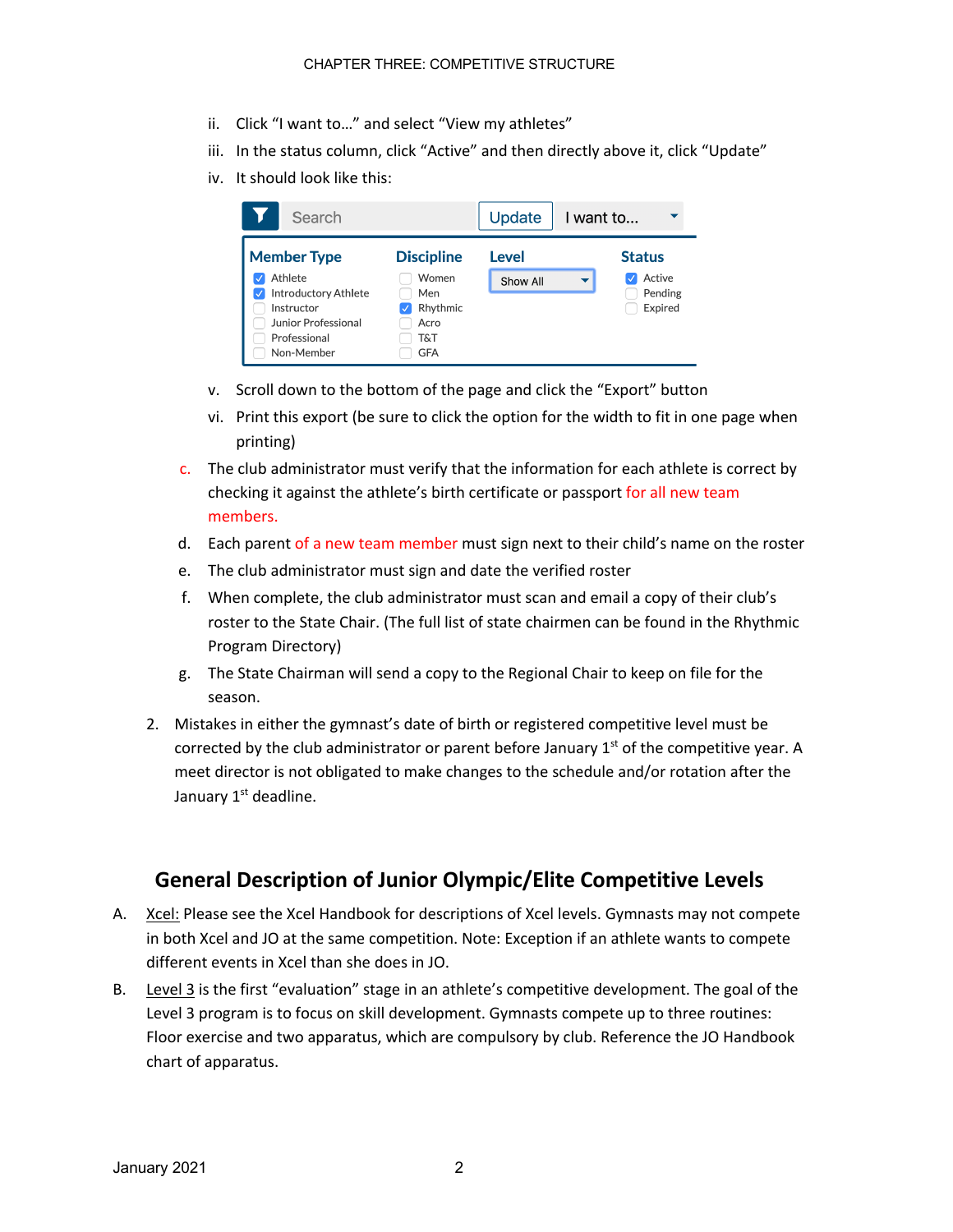- C. Level 4 is for the gymnast who can successfully perform the skills and apparatus requirements from Level 3. Gymnasts compete three routines: Floor exercise and two apparatus, which are compulsory by club. Reference the JO Handbook chart of apparatus.
- D. Level 5 is for the gymnast who can successfully perform the skills and apparatus requirements from Level 4. They compete four routines: Floor Exercise and three apparatus. Reference the JO Handbook chart of apparatus.
- E. Level  $6$  is for the gymnast who can successfully perform the skills and the apparatus requirements from Level 5. They compete four routines: Floor Exercise and three apparatus routines. Reference the JO Handbook chart of apparatus.
- F. Level 7 & 8 are designed to prepare gymnasts for the advanced skills of the FIG program. They compete four routines: Floor Exercise and three apparatus. Reference the JO Handbook chart of apparatus.
- G. Level 9 is for the accomplished rhythmic gymnast who has demonstrated that she can perform the FIG requirements of routine construction and is physically ready for the challenge of full FIG routines.
- H. Level 10 The top 40 Juniors and top 30 Seniors from the Elite Qualifier, will qualify to Level 10.
	- 1. A Level 10 gymnast will be eligible to enter the Elite Qualifier each year once she attains this status.
	- 2. Any gymnast that attains a Level 10 status will remain a Level 10 regardless of her placement at the Elite Qualifier each following year.
- I. Elite Junior and Senior gymnasts who qualify to the Elite National Championship will become Elite
- J. FIG Groups
	- 1. Must attend the Rhythmic Challenge as the first step to advance to Elite Championships.
	- 2. Will be awarded in a separate category from JO Groups
	- 3. Must be judged by National and/or Brevet rated judges. Level 7/8 judges may score execution
	- 4. Note: For the 2019-2020 season, all FIG Junior and Senior groups will be allowed to compete with the 2020 or 2021 FIG apparatus. They will be awarded separately based on which apparatus they are competing. International assignments will be considered only for those competing the official 2020 apparatus.

### **I. LEVEL 3 AND LEVEL 4 COMPETITION**

- A. The Level 3 and Level 4 competitive program will follow the rotation chart for apparatus (as per JO Handbook). Coach is responsible for music properly labeled at all meets. See Junior Olympic Handbook for music guidelines
- B. The Level 3 competition may be held at local/ invitational, and State events as an invitational.
- C. Level 4 competition will be held at local/invitational, State, and Regional events.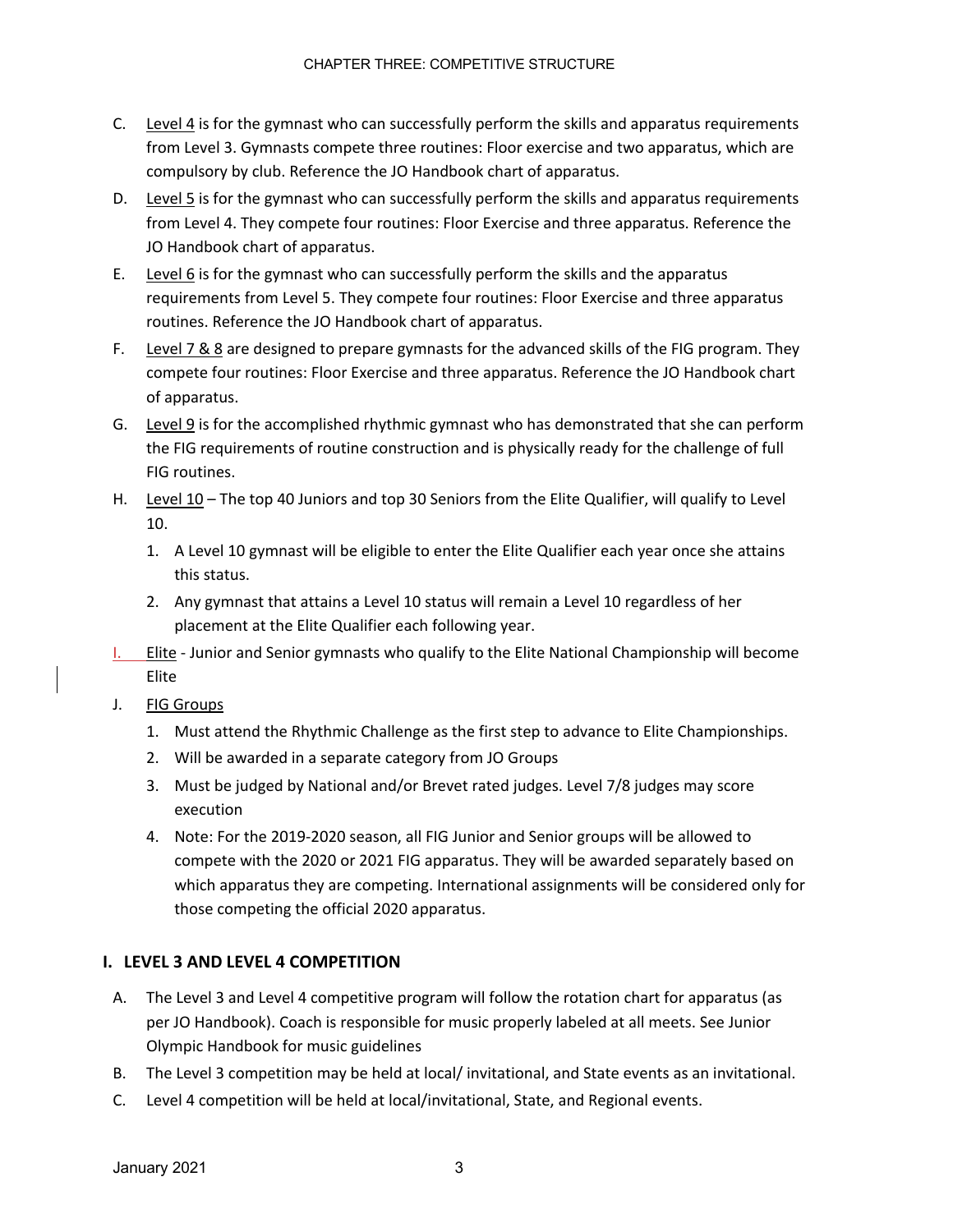- 1. Level 4 competition may be held at the Open Championships; this determination will be made yearly by USA Gymnastics.
- D. Local/invitational competitions
	- 1. Gymnasts may perform one to three routines.
- E. State Competitions
	- 1. To enter a State Meet, a gymnast must have competed All-Around in at least one USA Gymnastics sanctioned local/invitational meet.
- F. Regional Competition (only applicable for Level 4)
	- 1. All-Around Competition is required at the Regional meet.
	- 2. To enter a Regional Meet, a gymnast must have competed All-around in her State Meet.
- G. See Open Championships

#### **II. Level 5 and Level 6 Competition**

- A. The Level 5 & Level 6 competitive program will follow the rotation chart for apparatus (as per JO Handbook). Coach is responsible for music properly labeled at all meets. See Junior Olympic Handbook for music guidelines.
- B. Level 5 & Level 6 competition will be held at local/invitational, State, Regional and Open Championship events
- C. Local Competitions
	- 1. Level 5 & Level 6 gymnasts may perform one to four events at the local/invitational level.
	- 2. There is no required minimum qualifying score for Local Meets.
- D. State Competitions
	- 1. All-Around competition is required at the State level.
	- 2. To enter the State Meet, a gymnast must have competed All-Around in at least one USA Gymnastics sanctioned local/invitational meet prior to the State event.
- E. Regional Competitions
	- 1. All-around competition is required at the Regional level
	- 2. To enter a Regional Meet, a gymnast must have competed All-around in her State Meet.
- F. See Open Championships

#### **III. Level 7 and Level 8 Competition**

- A. The Level 7 & 8 competitive program will follow the rotation chart for apparatus (as per JO Handbook). Coach is responsible for music properly labeled at all meets. See Junior Olympic Handbook for music guidelines.
- B. Level 7 & 8 competition will be held at local/invitational, State, Regional and JO Championship events.
- C. Local Competition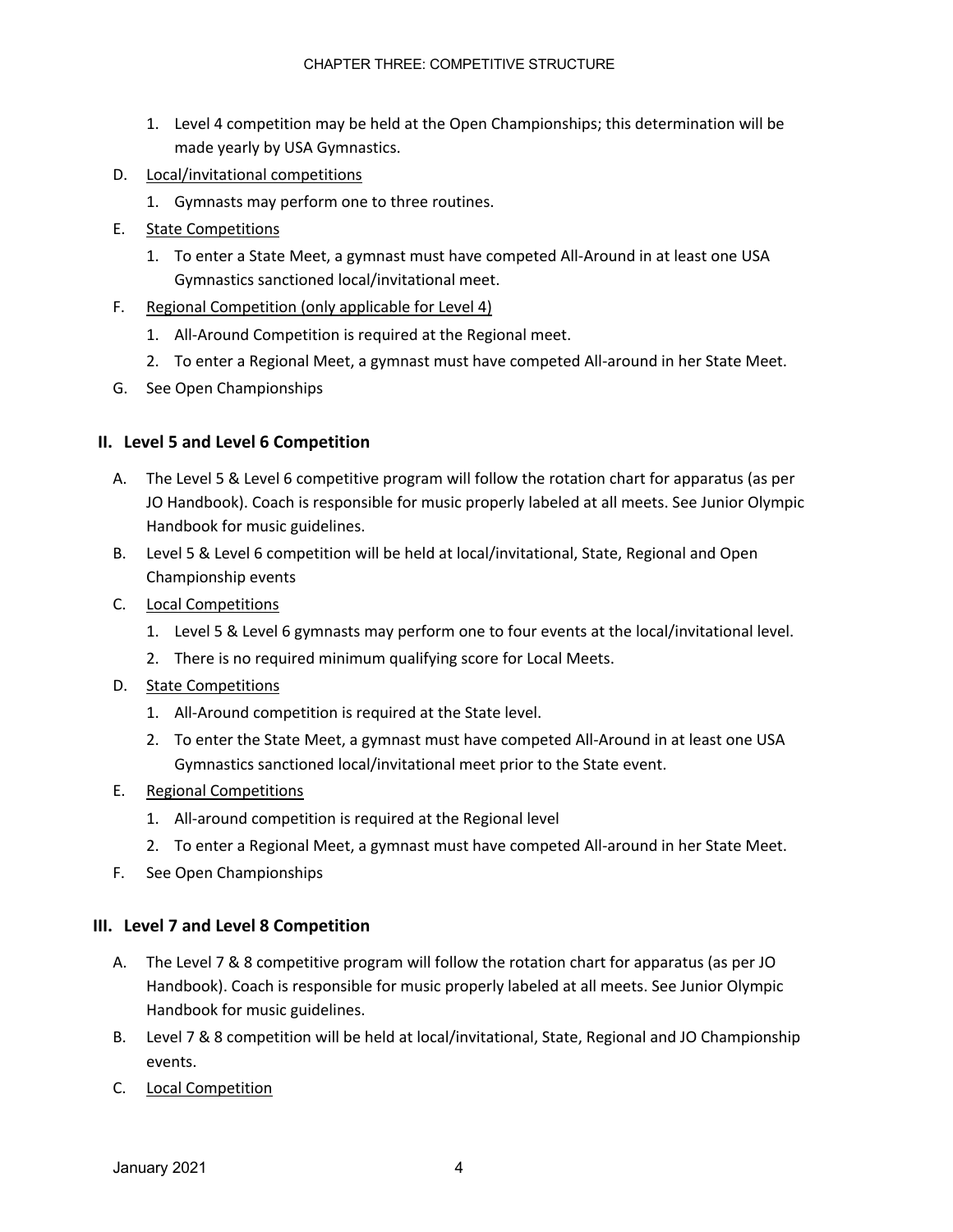- 1. Level 7 & 8 gymnasts may perform one to four events at local meets.
- 2. There is no required minimum qualifying score for Local/invitational Meets.
- D. State Competitions
	- 1. All-Around competition is required at the State level.
	- 2. To enter a State Meet, a gymnast must have competed All-Around in at least one USA Gymnastics sanctioned local meet prior to the State event.
- E. Regional Competitions
	- 1. All-around competition is required at the Regional level.
	- 2. To enter a Regional competition, a gymnast must have competed All-around in her State meet.
- F. See Junior Olympic Championship Section.

#### **IV. Level 9, 10 & Elite Competition**

- A. The Level 9, 10 & Elite competitive program is determined by the FIG program.
- B. A gymnast may only compete in Level 9 Jr. A/Hope division after having competed at least one year in the USA Gymnastics Junior Olympic Program.
- C. A gymnast may compete with less than four events at Local/invitational and state meets; however, she will not be eligible for All-around awards.
- D. There is no minimum qualifying score for entry into local/invitational, State, and Regional meets.
- E. Level 9 gymnasts will qualify to the Level 9 Classic & Regional Team Championship by attending their State Championships. See Level 9 Classic section.
- F. Level 9 gymnasts will qualify to the Elite Qualifier by placing in the top 40 Juniors or 25 Seniors at the Level 9 Classic. See the Elite Qualifier Section.
- G. Level 9, 10, and Elite gymnasts may qualify to the Elite National Championship at the USA Gymnastics Championships only from the Elite Qualifier or as determined by USA Gymnastics and the Rhythmic Program Committee.

#### **V. Level Mobility**

- A. 2021 Note: Level mobility requirements for levels 3-8 will be waived for the 2020-2021 season.
- B. To enter into the Junior Olympic development program, an athlete must be a minimum of 6 years old by December  $31<sup>st</sup>$  of the competition year and may enter the appropriate category for her skill level. The coach will make this determination based on the athlete's physical and emotional readiness.
- C. A gymnast may not move down a level once she has entered a State Meet, except by petition to the Regional Board.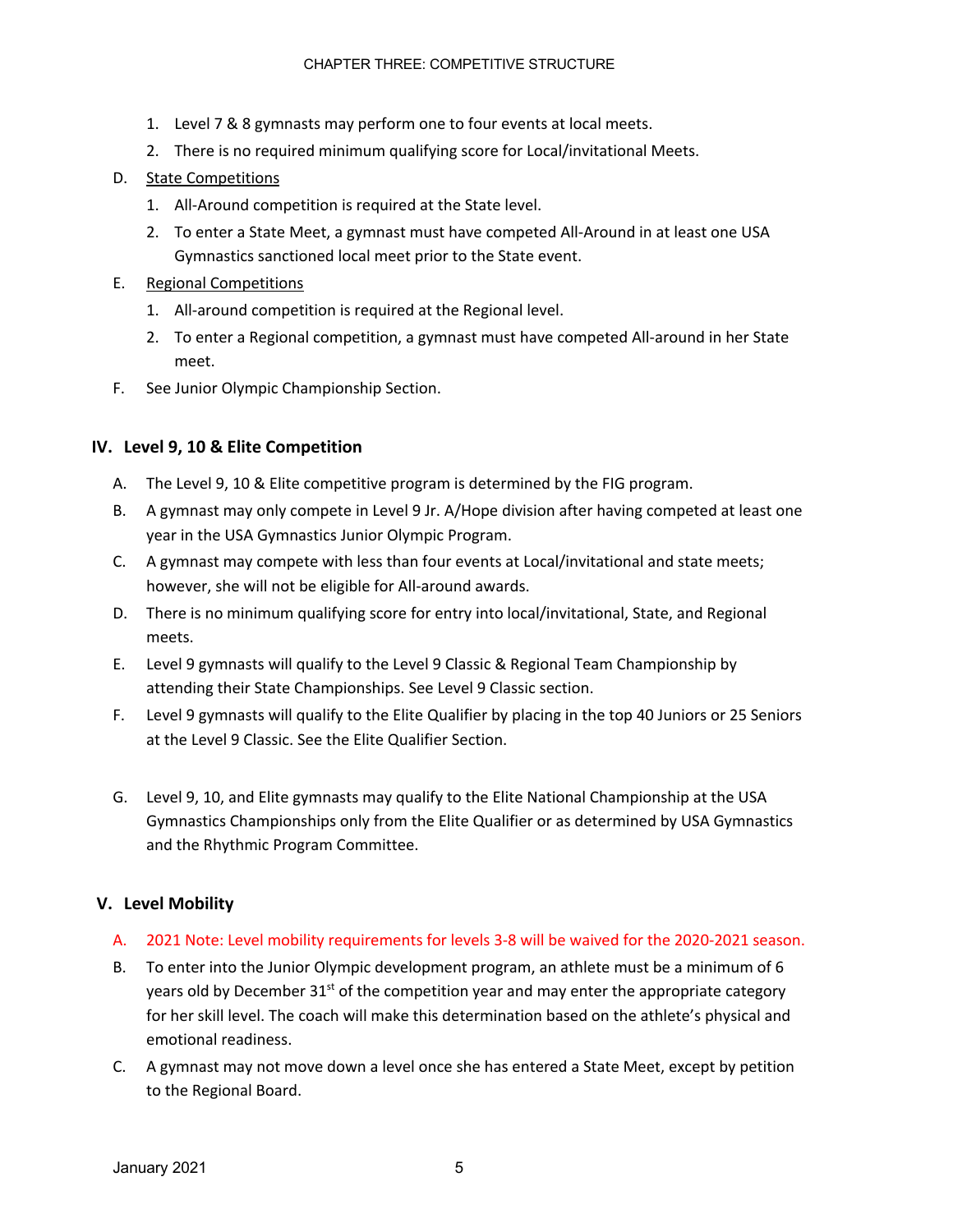- D. The athlete will advance through levels sequentially after having successfully competed through the State Championships, except level 3.
	- 1. Illness/injury and hardship petitions will be accepted by the Regional Chair prior to the start of the next competitive season
- E. The athlete may not skip more than one competition level after competing her first or second year in any category.
	- 1. Example: A level 3 gymnast may skip into level 5. A level 4 gymnast may skip into level 6 after competing successfully at her state meet.
- F. Any gymnast, regardless of her level, may compete as a member of a Junior Olympic Group without detriment to her standing as an individual competitor.
- G. Junior aged athletes may participate in a senior level FIG group as an exhibition only. Only groups with all members conforming to the official Senior age will count toward the official results.
- H. Gymnasts who compete in a FIG JR or SR Group are considered Level 9 Group; Gymnasts in FIG JR or SR Groups who advance to the USA Gymnastics Championships become Level 10-Group. A level 10 group athlete who decides to return to individual competition will resume at whatever her previous individual level was. The only exception will be FIG JR Groups who are named JR Group National Team (\*Qualification TBD) who will be a Level 10 regardless of Individual or Group.

## **VI. Athletes Entering into the JO Program – Xcel, Foreign, Etc.**

- A. Entry level rules for athletes moving into the JO Development Program for the first time
	- 1. Any athlete moving from another program will be allowed to enter the Junior Olympic development program at a minimum age of 6 years old by December 31st of the competition year and may enter the appropriate category for her skill level. The coach will make this determination based on the athlete's physical and emotional readiness.

## **VII. Moving Between the JO Program and Xcel Program**

- A. Some crossover between programs will be accepted.
	- 1. An athlete who has competed in the JO Program and decides to compete for a season in the Xcel program will follow these re-entry guidelines.
		- a. The athlete may enter the JO Program at the same level at which she left the JO Program or at the next level in sequential order.
			- i. Examples: a JO level 3 athlete returns after a season in the Xcel Program, she may re-enter as a Level 3 or a Level 4. A former level 5 athlete may reenter as a Level 5 or a Level 6.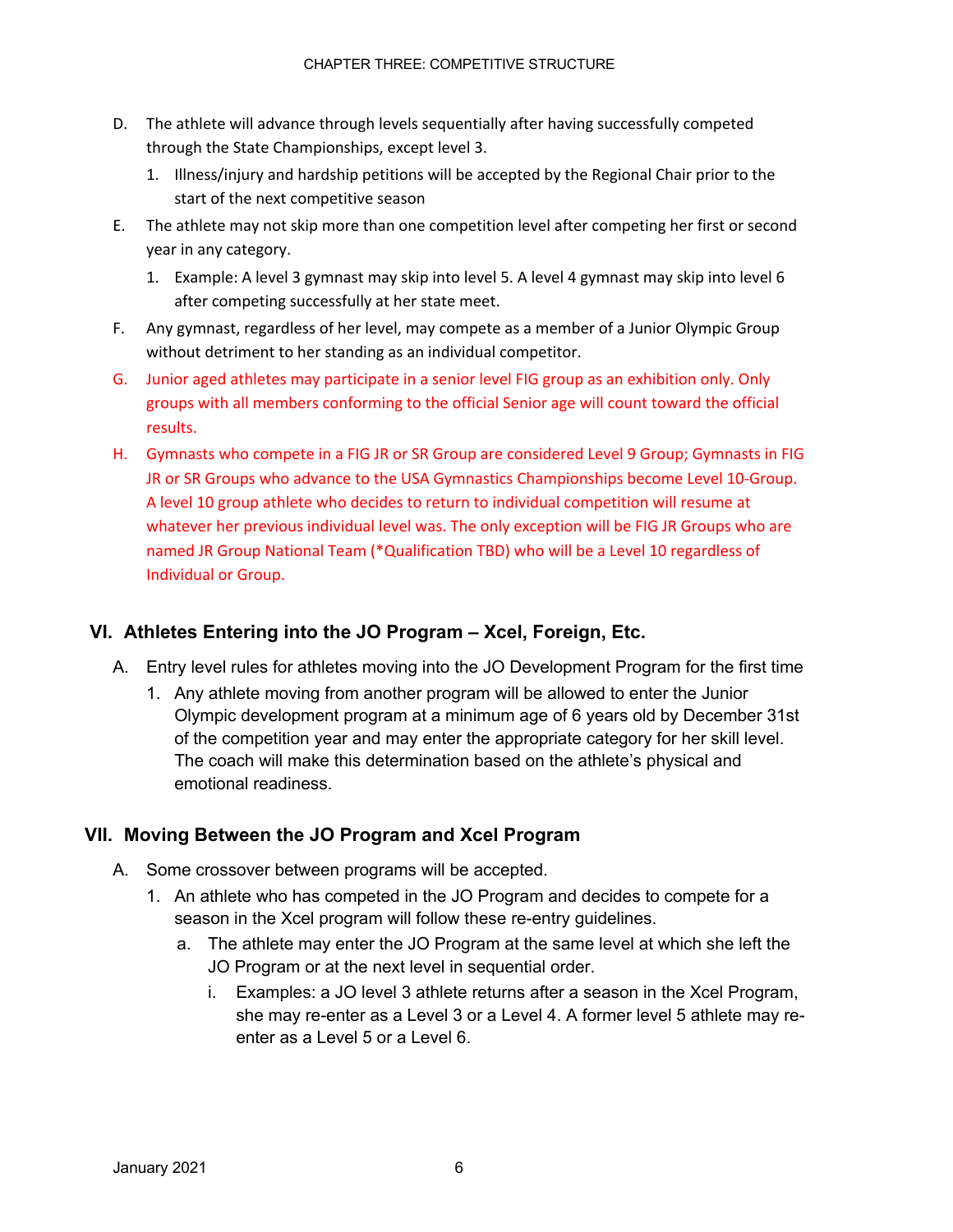# **Section 2: Types of Competition and Specific Competition Regulations**

## **Competitive Season**

A. The Rhythmic Gymnastics Individual season begins August 1 of each year.

|          | Local/Inv. | State                 | Regional              | Open                  | Junior Olympic | Level 9 | Elite     | USA Gym |
|----------|------------|-----------------------|-----------------------|-----------------------|----------------|---------|-----------|---------|
|          |            |                       |                       | Championship          | Championship   | Classic | Qualifier | Champs  |
| Xcel     | Χ          | As an<br>invitational | As an<br>invitational | As an<br>invitational |                |         |           |         |
| Level 3  | X          | As an<br>invitational |                       |                       |                |         |           |         |
| Level 4  | X          | X                     | X                     | X                     |                |         |           |         |
| Level 5  | X          | X                     | X                     | X                     |                |         |           |         |
| Level 6  | X          | X                     | X                     |                       | X              |         |           |         |
| Level 7  | X          | X                     | X                     |                       | X              |         |           | X       |
| Level 8  | X          | X                     | X                     |                       | X              |         |           | X       |
| Level 9  | X          | X                     | X                     |                       |                | X       | X         | X       |
| Level 10 | X          | X                     | X                     |                       |                |         | X         | X       |
| Elite    | X          | X                     | X                     |                       |                |         | X         | X       |

## **Local / Invitational Meet**

- A. May be conducted for Xcel and all Levels: 3-10 individual and for Groups.
- B. Includes in-house, interclub, and invitational theme meets.

## **USA Gymnastics State Championships**

- A. Each state must conduct a State Championship for Levels 4 through 9 in all divisions and for Group competition.
	- 1. Each individual State can determine if they will allow level 3s to compete as an invitational.
- B. All-Around competition is required for level 4-9 individuals.
- C. State events may be hosted:
	- 1. As a stand-alone event
	- 2. As a dual or tri-state competition
	- 3. In conjunction with an invitational competition
		- a. Note: If a State and invitational event are combined, the rules for State meets take precedence (judging assignments, entry fees, admission, etc.).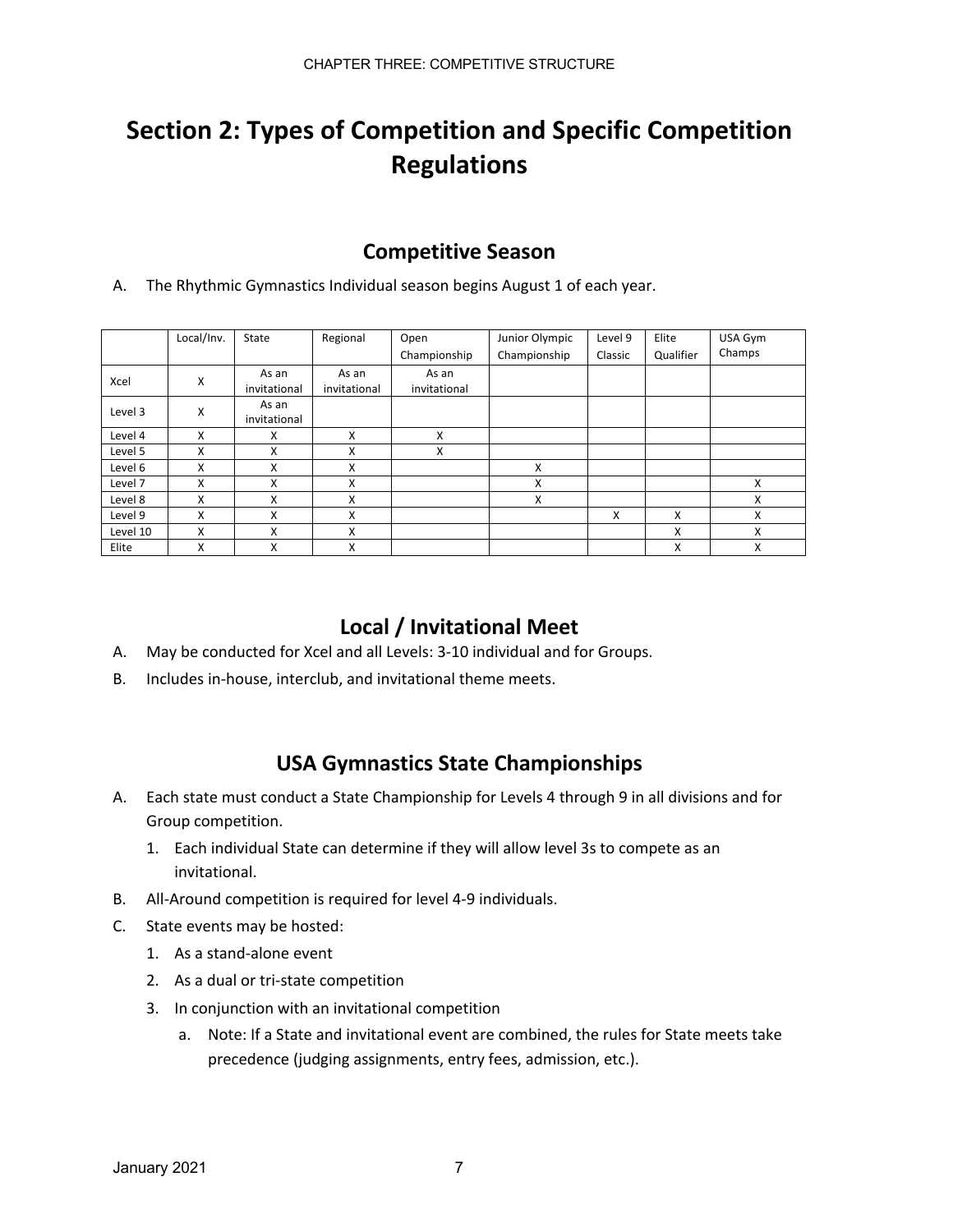### **I. Qualification to the USA Gymnastics State Championships Meet**

- A. The USA Gymnastics State meet is conducted for all athletes in residence of the defined State.
- B. Guests (any athlete who resides outside of the State) may be accepted into the State Meet if the Meet Director and State Director together determine that there is a sufficient amount of time. Guests will be given awards as defined in the Rules and Policies.
- C. To enter a State Meet, the gymnast must have competed All-Around in at least one USA Gymnastics sanctioned Local/invitational Meet. This applies to level 3-9 individual competitors. 2021 Note: Qualification requirements are removed for State & Regional Championships for 2021 only. There will not be any requirement to attend a State Championship prior to the Regional Championship or an invitational prior to the State Championship.
- D. If a gymnast was injured or ill at the time of the local/invitational qualifying meet, she may petition the State Chair to directly enter the State Meet.

#### **II. Date of the State Championships Meet**

A. All State Meets must be completed at least two weeks prior to the respective Regional Meet. *(Not applicable for the 2019-2020 season).*

#### **III. Meet Information and Entry Forms**

- A. Meet information and entry forms for the State Meet, should be sent by the State Meet Director to all State Professional Members no later than, eight (8) weeks prior to the competition.
- B. A contact list can be obtained from the State Chairman.
- C. See Entry Regulations for more details.
- D. See Entry Fees for more details.
- E. The Meet Director must include the format for the submission of D forms. (See the D Forms section for guidelines)

#### **IV. Meet Format**

A. Meet format, meet information and the number of sessions will be dependent upon the number of entries and organized according to the USA Gymnastics Rhythmic Rules and Policies.

## **USA Gymnastics Regional Championships**

- A. Must be conducted for Levels 4-9 in all age divisions and Group competition.
- B. Participating Level 4-8 gymnasts must be registered as All-around competitors.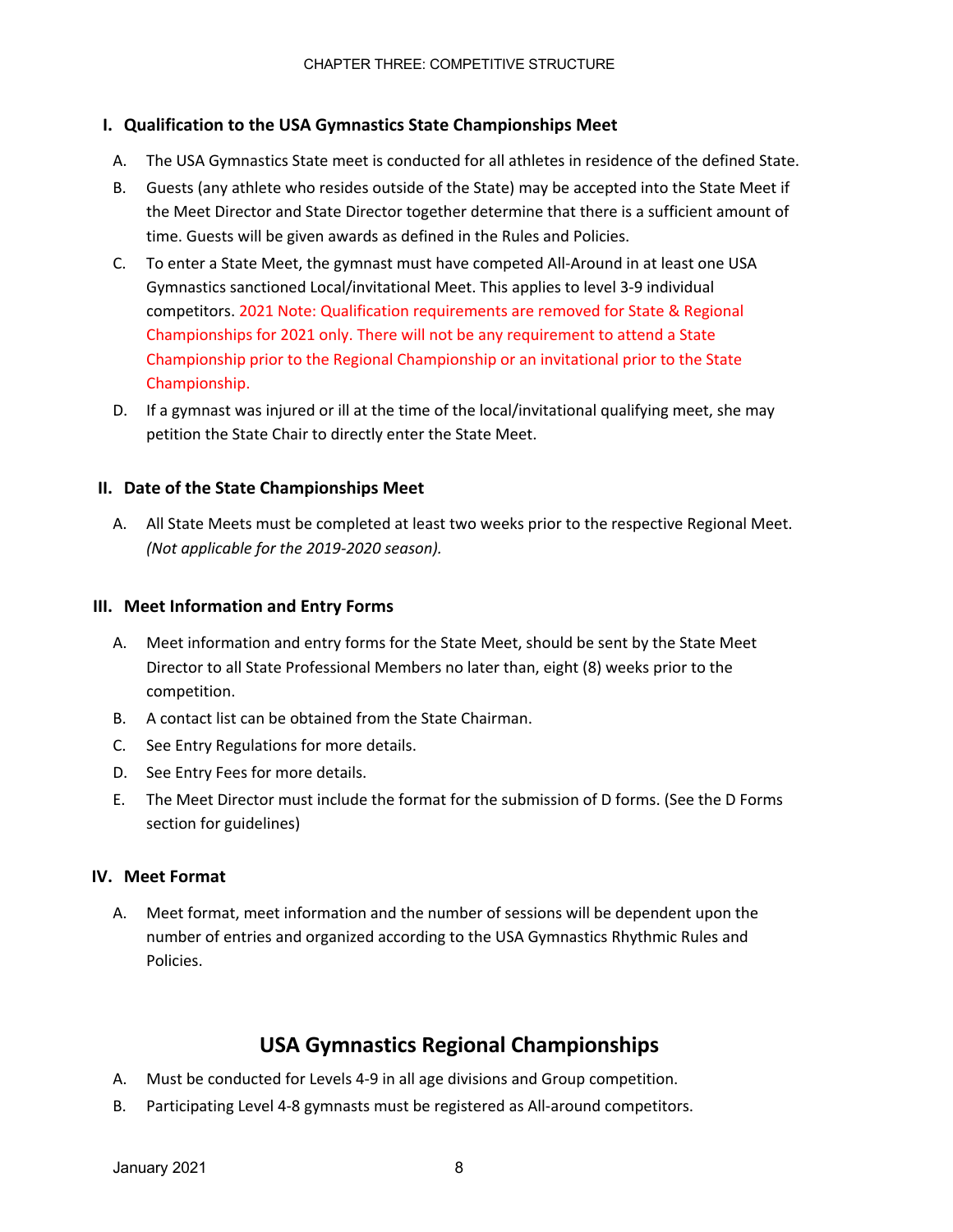C. The regional competition is the qualifying meet for the USA Gymnastics Junior Olympic Championships for levels 6-8 and Open Championships for levels 4-5.

#### **I. Qualification to the Regional Championships Meet**

- A. The USA Gymnastics Regional Championships is conducted for all athletes in residence of the defined Region.
- B. Guests (any athlete who resides outside of the Region) may be accepted into the Regional Meet if the Meet Director and Regional Chair determine that there is a sufficient amount of time. Guests will be given awards as defined in the Rules and Policies.
- C. Entry qualification: a gymnast must have competed in the All-Around competition in her State Meet. 2021 Note: Qualification requirements are removed for State & Regional Championships for 2021 only. There will not be any requirement to attend a State Championship prior to the Regional Championship or an invitational prior to the State Championship.
- D. If a gymnast was injured or ill at the time of the State Meet, she may petition the Regional Chair to directly enter the Regional Meet.
- E. There are no score qualifications to enter the Regional Championships.

#### **II. Date of the Regional Championships Meet**

A. Based on the Junior Olympic Championships, the Regional Board will determine the dates of the Regional Meet. All Regional Meets must be completed at least two weeks prior to the Open Championships and four weeks prior to Junior Olympic Championships.

#### **III. Meet Information and Entry Forms**

- A. Meet Information and entry forms for the Regional Meet, should be sent by the Regional Meet Director to all Regional Professional Members and assigned judges, eight (8) weeks prior to the competition.
- B. A contact list can be obtained from the Regional Chair.
- C. See Entry Regulations for more details.
- D. See Entry fees for more details.
- E. The Meet Director must include the format for the submission of D forms. (See the D Forms section for guidelines)

#### **IV. Meet Format**

A. Depending on the number of gymnasts in the Region, it is possible to hold the Regional meet for different Levels on different dates.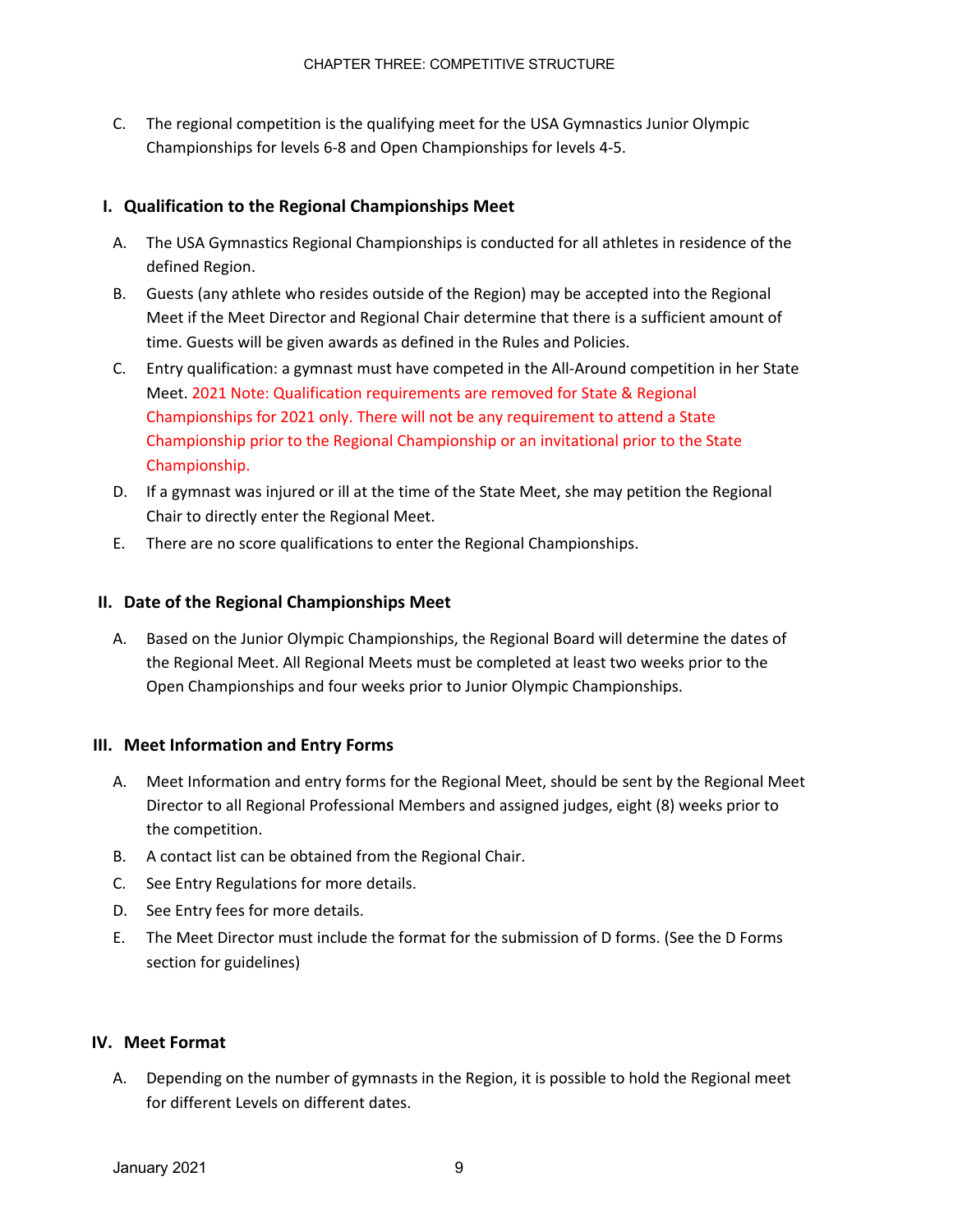B. Meet format, meet information and the number of sessions will be dependent upon the number of entries and organized according to the USA Gymnastics Rhythmic Rules and Policies

## **USA Gymnastics Open Championships**

- A. Open Championships is an annual national competition for Level 4 and 5 individual gymnasts in all age divisions.
	- 1. Xcel may be included as an invitational.

### **I. Qualification for Individuals and Groups**

- A. Gymnasts in Level 4 and 5 who have participated in their Regional Championships that year are eligible for the Open Championships.
- B. A Qualifying score may be set annually by USA Gymnastics
- C. If Junior Olympic Groups are included in this event, they must qualify through participation in a local/invitational, State, or Regional competition
- D. If a gymnast was injured or ill at the time of the Regional Meet, she may petition the Rhythmic Program Director before the entry deadline.

### **II. Date and Site of the Open Championships**

- A. The dates of the Rhythmic Open Championships will be determined by USA Gymnastics
- B. Clubs wishing to host this event may submit a bid to the USA Gymnastics Rhythmic Program Director unless is run under the direction of USA Gymnastics Events.

#### **III. Meet Information and Entry Forms**

- A. Meet information and entry forms will be posted online. The Regional Chair is responsible for sending the links or posting the information on the Regional site.
- B. The Rhythmic Program Director in consultation with the Regional Administrative Committee will determine entry fees unless otherwise determined by USA Gymnastics.

#### **IV. Meet Format**

- A. Individuals will compete in a one or two-day competition.
	- 1. Individual All-around, and Individual Event awards will be given as follows:
		- a. All-Around Awards Medals will be awarded to 50% of the field up to  $12<sup>th</sup>$  place (minimum of top 3) by age groups determined by USA Gymnastics
		- b. Event Awards Medals will be awarded to 50% of the field up to  $12<sup>th</sup>$  place (minimum of top 3) by age groups determined by USA Gymnastics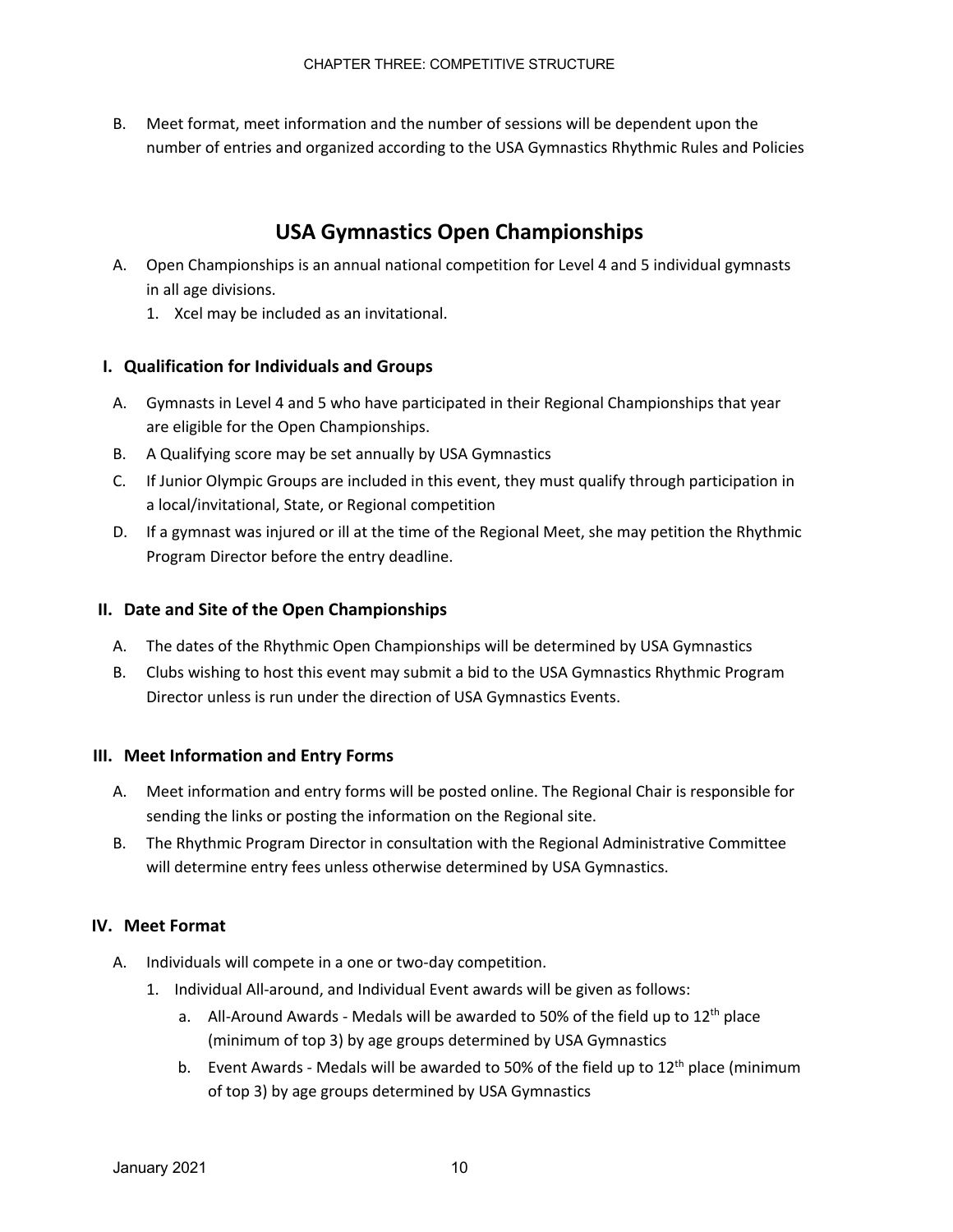- c. Special Awards as approved by the organizing committee. (ex: Top Club, Top Coach, Top Region).
- B. Groups will compete in a one-day competition. The order of the competition will be determined by a pre-meet draw. All group levels are limited to Floor and one other event as designated by the Junior Olympic Technical Committee.
	- 1. Medals will be awarded to 50% of the field up to  $6<sup>th</sup>$  place in each event. Each athlete in the group will receive a medal.
	- 2. Trophies will be awarded to 50% of the field up to  $6<sup>th</sup>$  place for All-Around to each group. (The All-Around score will be determined by the two designated events scores added together.)

## **USA Gymnastics Junior Olympic Championships**

A. Junior Olympic Championships is an annual competition for qualified Levels 6-8 individual gymnasts in all age divisions. The individual qualifying procedures will be set annually. Inclusion of Junior Olympic Group competition is determined annually by USA Gymnastics

## **I. Qualification for Individuals and Groups TO the Junior Olympic Championships**

- A. The top 20 Level 6 individual athletes from each Regional Championship will qualify to the Junior Olympic Championship and will comprise their "Regional Teams".
- B. An additional 48 level 6 All-Stars will be invited, allocated by percentage based on registration numbers for each Regional Championships
- C. The top 14, Levels 7 and 8, individual athletes (regardless of age division) from each Regional Championship will qualify to the Junior Olympic Championships and will comprise their "Regional Teams".
- D. A gymnast may qualify to the Junior Olympic Championships only through the Regional Championships held in her region of residence.
- E. If there is an All-Around tie in the 14th position (20<sup>th</sup> for Level 6), the gymnast with the highest event score will be named to the Regional Team.
- F. If an athlete qualifies as part of the Regional Team but is unable to attend or chooses not to attend, the next gymnast in rank order will replace her on the team. The Regional Chair is responsible for ensuring that a complete team is in place, prior to the registration deadline.
- G. When Junior Olympic Group competition is included, Groups may compete at the Junior Olympic Optional Championships as long as they have participated in the local/Invitational meet, State or Regional Championships in the current year.
- H. Injury/Illness petitions are not accepted for the JO Championships.
- I. There will be an opportunity to fill any unused Junior Olympic Regional Team spots before the event registration deadline: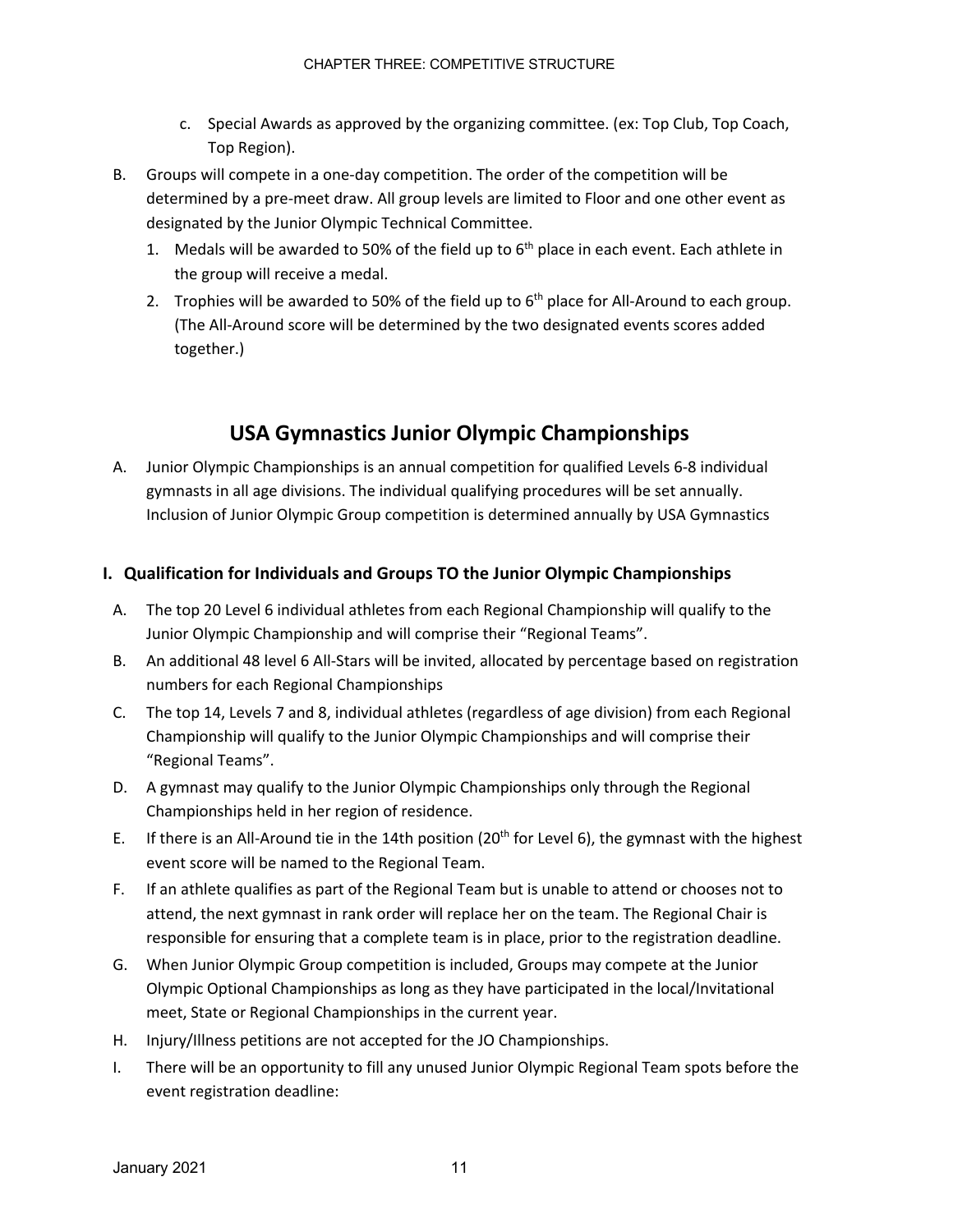- 1. Regional Chairs will be responsible to report all open spots to the National Office within 1 week after the Regional meet for level 6/7/8 teams.
- 2. All unfilled spots will be distributed to the Regions in rank order, based on the highest number of regional participants in that level.
- 3. Athletes who attend in these re-distributed places will be eligible for individual awards only.

### **II. Qualification FROM the Junior Olympic Championships**

- A. The top 22 Level 7s and top 22 Level 8s, regardless of age will advance to the USA Gymnastics Championships.
	- 1. In the case of a tie, the gymnast with the highest event score will advance.

### **III. Date and Site of the Junior Olympic Championships**

- A. The dates of the Junior Olympic Championships will be determined by the USA Gymnastics.
- B. Clubs wishing to host this event may submit a bid to the USA Gymnastics Rhythmic Program Director unless it is run under the direction of USA Gymnastics Events.

#### **IV. Meet Information and Entry Forms**

- A. Meet information and entry forms will be posted online by USA Gymnastics.
- B. The USA Gymnastics will determine entry fees.

#### **V. Competition Format**

- A. Individuals will compete in a two-day competition.
	- 1. Regional Team, Individual All-around, Individual Event, and Group awards will be given as follows:
		- a. Individual AA & Event awards at the discretion of USA Gymnastics
		- b. Regional Team Awards Trophies will be awarded to each member of the top 3 Regional teams by Level. The top four scores from each event for each Regional team will count toward the Regional team score.
		- c. Group Medals will be awarded to 50% up to 6 places in each event. Each athlete in the group will receive a medal. Trophies will be awarded to 50% up to 6th place for All-Around to each group. (The All-Around score will be determined by the two designated events scores added together.)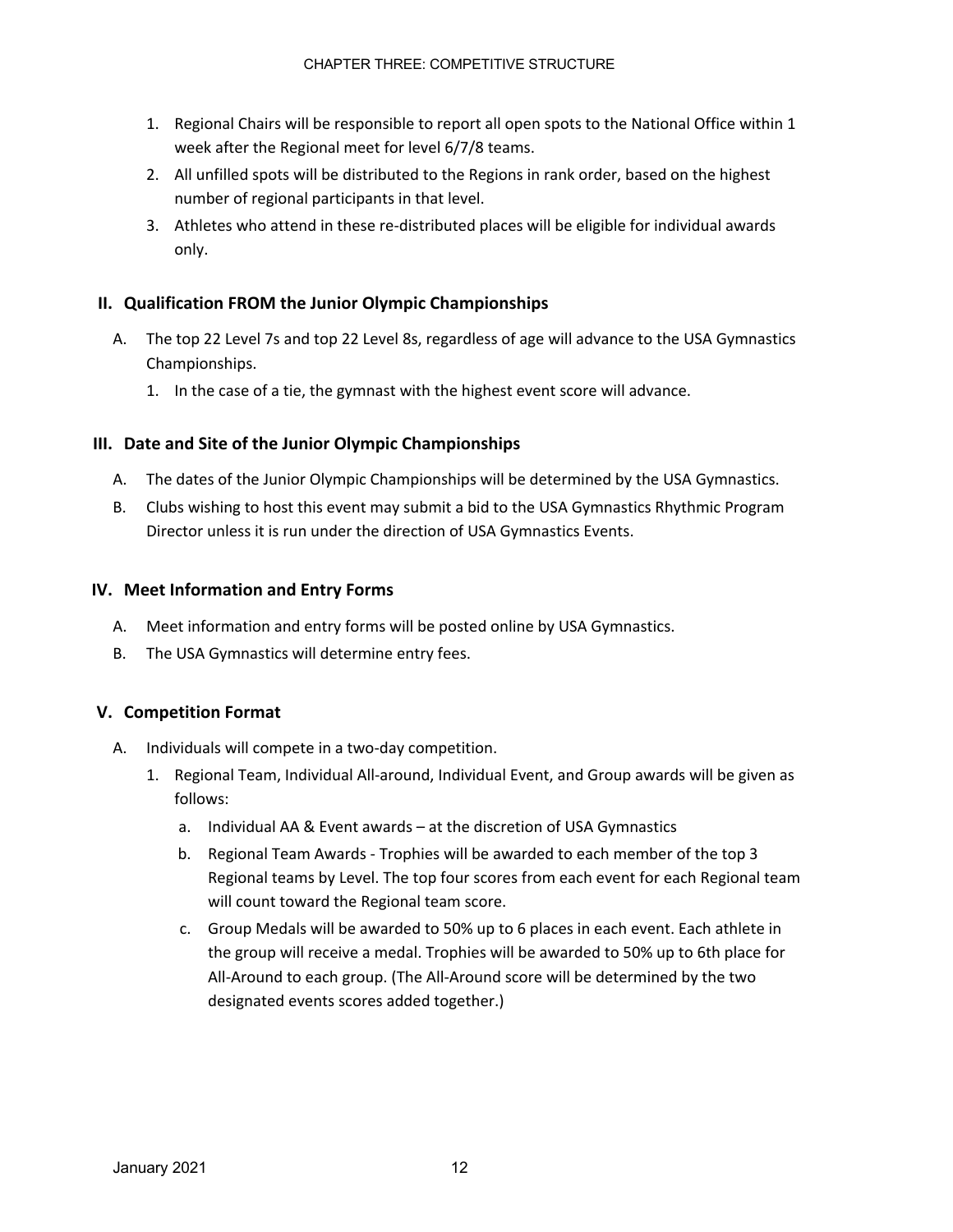## **USA Gymnastics Level 9 Classic & Regional Team Championship**

A. An annual competition for all level 9 athletes

### **I. Qualification**

- A. Open to all level 9s who have competed in their State Meet. Note: if a participant's own State Meet is scheduled for after the Level 9 Classic, participation in an invitational will be accepted.
- B. Open to all FIG groups as an invitational

### **II. Competition Format**

- A. 3-day competition
- B. Level 9 Juniors compete 2 events per day (Note: for 2020, JR competitors will compete only 3 events – no rope – at the Level 9 Classic)
- C. Level 9 Seniors compete 4 events in one day

### **III. Qualification Opportunities**

- A. Top 40 Juniors and 25 Seniors move on to the Elite Qualifier
- B. Top 70 Juniors and 20 Seniors will advance to the level 9 competition at the USA Gymnastics Championships
- C. Additional athletes below  $70<sup>th</sup>$  place in the Junior division and  $20<sup>th</sup>$  place in the Senior division should be prepared to attend if level 9s who placed above them at this event qualify as Elite or Level 10 competitors to the USA Gymnastics Championships. A final list of level 9 qualifiers to the USA Gymnastics Championships will be published after the Elite Qualifier.

### **IV. Awards**

A. In addition to individual awards, Regional Team awards will be given her for Level 9s. The top 6 Junior all-around scores and top 3 Senior all-around scores, pulled from all gymnasts in each region, will count toward the regional team score. Gymnasts whose scores contributed to the team score will be called up as the regional team for awards.

## **USA Gymnastics Elite Qualifier**

A. A National Championships qualifying competition will be held annually for Level 9, 10 and Elite gymnasts, as described in the qualification guidelines below. This is the one qualifying competition held annually for athletes to qualify to the USA Gymnastics Championships.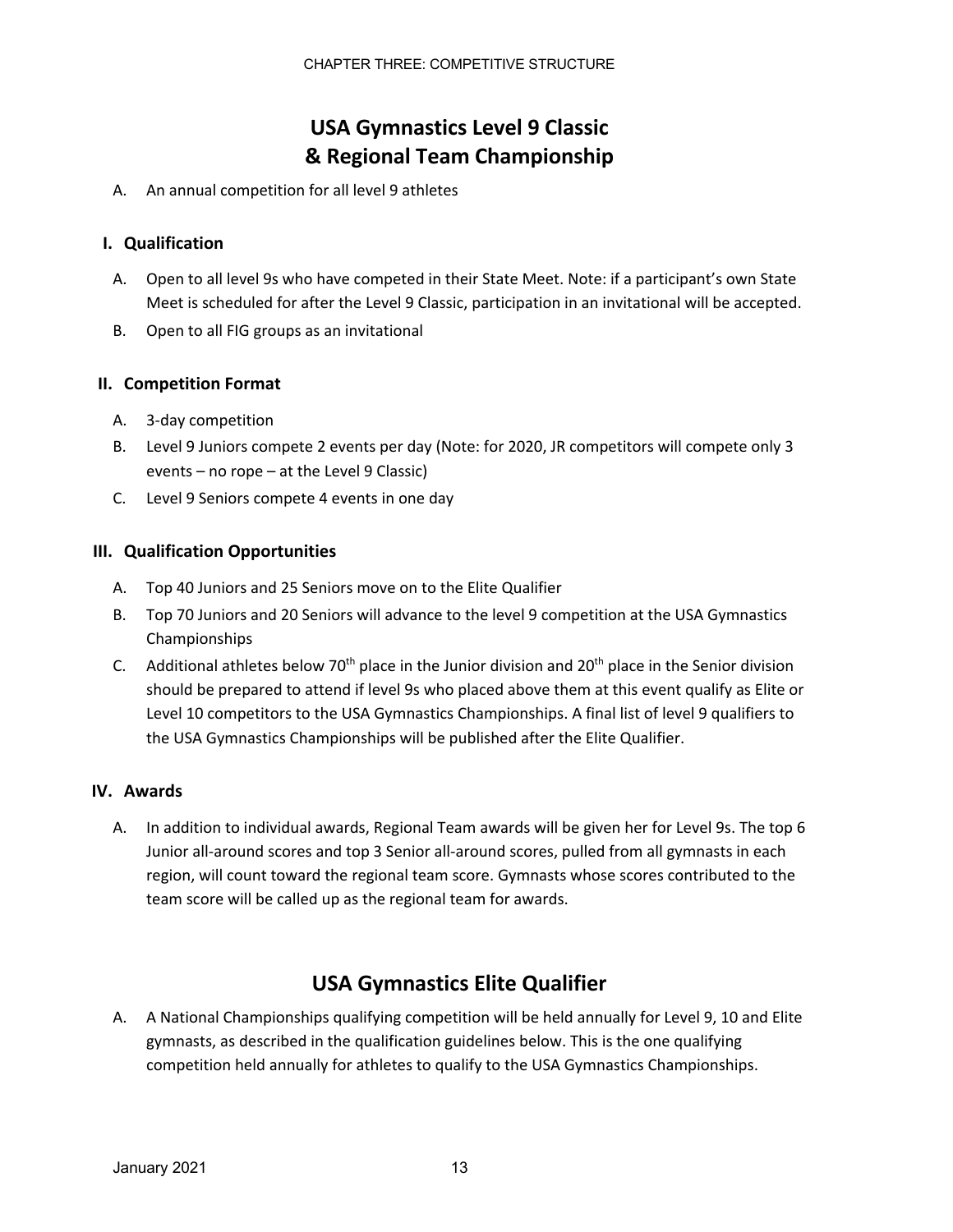#### **I. Qualification TO the Elite Qualifier**

- B. Open to all Level 10/Elite individual and FIG group athletes
- C. Top 40 Junior Level 9s and top 25 Senior Level 9s from the Level 9 Classic invited
- D. Because the Elite Qualifier is a qualification event for the USA Gymnastics Championships, non-citizens and foreign athletes must request permission for participation from the Rhythmic Program Director. Participation must be approved in writing by the Rhythmic Program Director, prior to the close of the meet's entry deadline.

### **II. Qualification Opportunities FROM the Elite Qualifier**

- A. The specific number of athletes to advance to the Elite competition at the USA Gymnastics Championships will be determined by the Rhythmic Program Director and Rhythmic Program Committee. Any non-citizen/foreign athletes in participation are not eligible for advancement to Elite competition at the USA Gymnastics Championships.
	- 1. Athletes that qualify in the Junior A/Hopes division will compete in the Junior division at the National Championships but will receive separate awards.
- B. The top 30 Level 10 Seniors and top 15 level 10 Juniors, after those who qualify for the Elite Championship, advance to the level 10 competition at the USA Gymnastics Championships.
- C. If a level 9 gymnast achieves level 10 status at this event and places within the top 30 Seniors or top 15 Juniors (after those who have qualified for the Elite Championship), she will advance to the USA Gymnastics Championships as a level 10 competitor.
- D. A gymnast who has previously qualified to the Elite Championship at the USA Gymnastics Championships is eligible to advance as a level 10 competitor to the USA Gymnastics Championships, if she does not qualify that year as an Elite competitor.

#### **III. Date of the Elite Qualifier**

- A. The dates will be determined by the USA Gymnastics Rhythmic Program Director.
- B. The Elite Qualifier will be at the latest four weeks prior to National Championships.
- C. Clubs wishing to host this event may submit a bid to the USA Gymnastics Rhythmic Program Director.

#### **IV. Meet Entry Forms**

- A. Entry procedures will be posted online.
- B. USA Gymnastics will determine entry fees.

#### **V. The Draw**

A. For the Senior Division a competitive draw will be conducted for all competitors.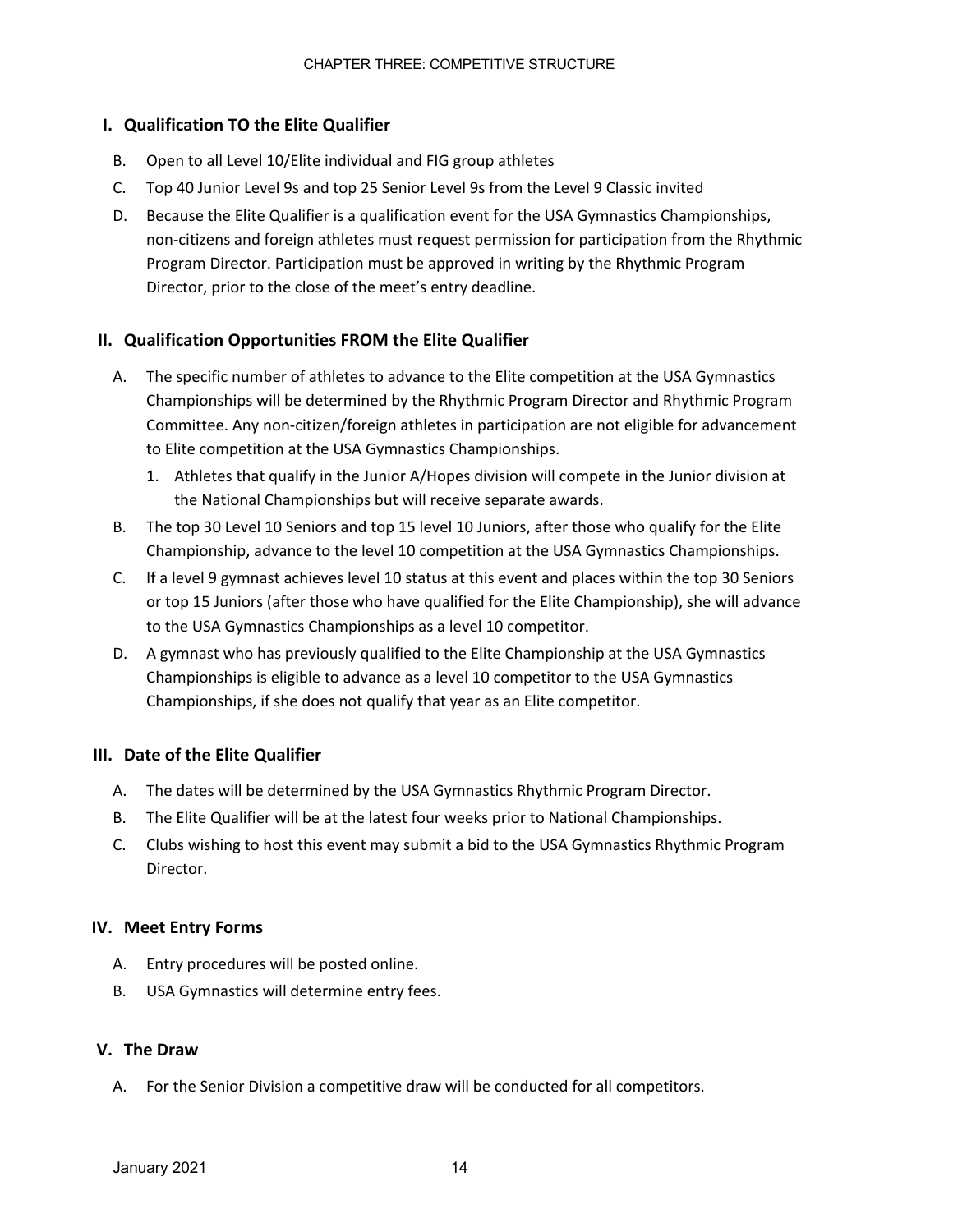- B. For the Junior Divisions a competitive draw will be conducted for all competitors.
- C. Session rotations will be determined based upon the number of qualified athletes.

#### **VI. Meet Format**

A. Individuals will compete in a one or two day, All-around competition.

#### **VII. Awards**

- A. Separate awards will be presented in the Junior A/Hopes, Junior B and Senior divisions. Awards are presented to the top 10 in each division.
- B. Non-citizen athletes will be awarded duplicate awards if they place within the top 6 places.

#### **VIII. Technical**

- A. The meet information will include the format for submission of D forms.
- B. The Difficulty forms may be returned to the coaches following the competitions.

## **USA Gymnastics Championships**

- A. An annual competition for qualified Level 7-10 and Elite gymnasts in the junior and senior age divisions and FIG group competitions.
	- 1. Note: For 2020, this event will include Level 9-Elite competitors only.
- B. Gymnasts from the Junior A/Hopes age division who meet the qualification requirements for Juniors will be allowed to compete in the Elite competition at the USA National Championships; however, this age division will compete in a separate division and is not eligible for placement on the Junior National Team.
- C. To enter the USA Elite National Championships, all gymnasts must meet the requirement set forth by the Rhythmic Program Director and Rhythmic Program Committee annually.
- D. In addition to meeting the qualification requirements set forth by the Rhythmic Program Director and Rhythmic Program Committee, athletes in the Elite competition must be citizens of the United States. Non-citizens and athletes who have represented another country in international competition, regardless of citizenship (Foreign Athletes), who are ineligible to represent the United States at the Olympic Games may not participate in the Elite competition at the USA Gymnastics Championships.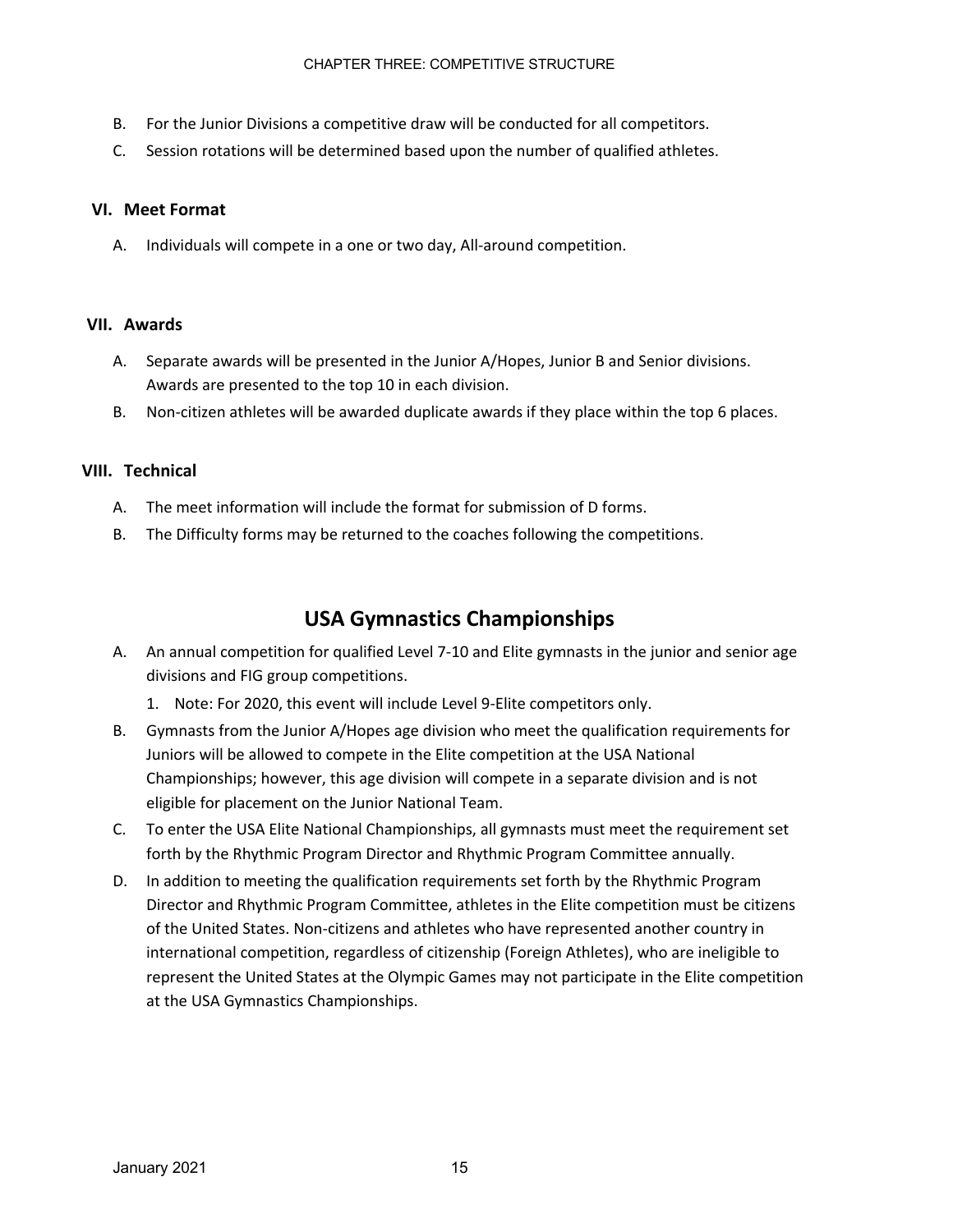#### **I. Qualification to the USA Gymnastics National Championships**

The athletes for the Elite National Championship will be determined from the Elite Qualifier. The Rhythmic Program Committee will determine the qualifying numbers annually. For 2019, 25 Elite Juniors and 20 Elite Seniors will qualify for this event.

- A. Junior A/Hopes and Junior B gymnasts will be considered together for qualification into the USA Gymnastics Championships. Junior A/Hopes will be awarded separately from Junior B and may not earn a place on the Junior National Team. However, Junior A/Hopes may be invited to the Rhythmic Challenge of the following year at the invitation of the International Elite Coaches Committee.
- B. Qualifying Exemptions
	- 1. Senior Division
		- a. The top 6 Seniors from the Rhythmic Challenge will automatically qualify to the Elite Championships.
		- b. Current National Team athletes in the Senior division unable to compete at the Elite Qualifier due to injury or illness verified by a doctor, or extenuating circumstance verified by the Program Director and the Rhythmic Program Committee, may advance to the Elite National Championships.
		- c. Any gymnast who meets the above criteria and chooses not to compete at Elite Qualifier must notify the Rhythmic Program Director within four weeks of the Elite Qualifier.
	- 2. Junior Division
		- a. Current National Team athletes in the Junior division unable to compete at Elite Qualifier due to injury or illness verified by a doctor, or extenuating circumstance verified by the Program Director and the Rhythmic Program Committee, may advance to the Elite National Championships. All other Junior athletes must compete at Elite Qualifier to qualify to the Elite Championships.
	- 3. Injury/Illness petitions for non-National Team athletes are not accepted for this competition

For 2020, the breakdown of athletes competing at the USA Gymnastics Championships will be as follows:

- 20 JR L10
- 35 SR L10
- 80 IR 19
- 20 SR L9

The athletes for the Level 7-10 competition at the USA Gymnastics Championships will be determined from the Junior Olympic Championship, Level 9 Classic, and Elite Qualifier.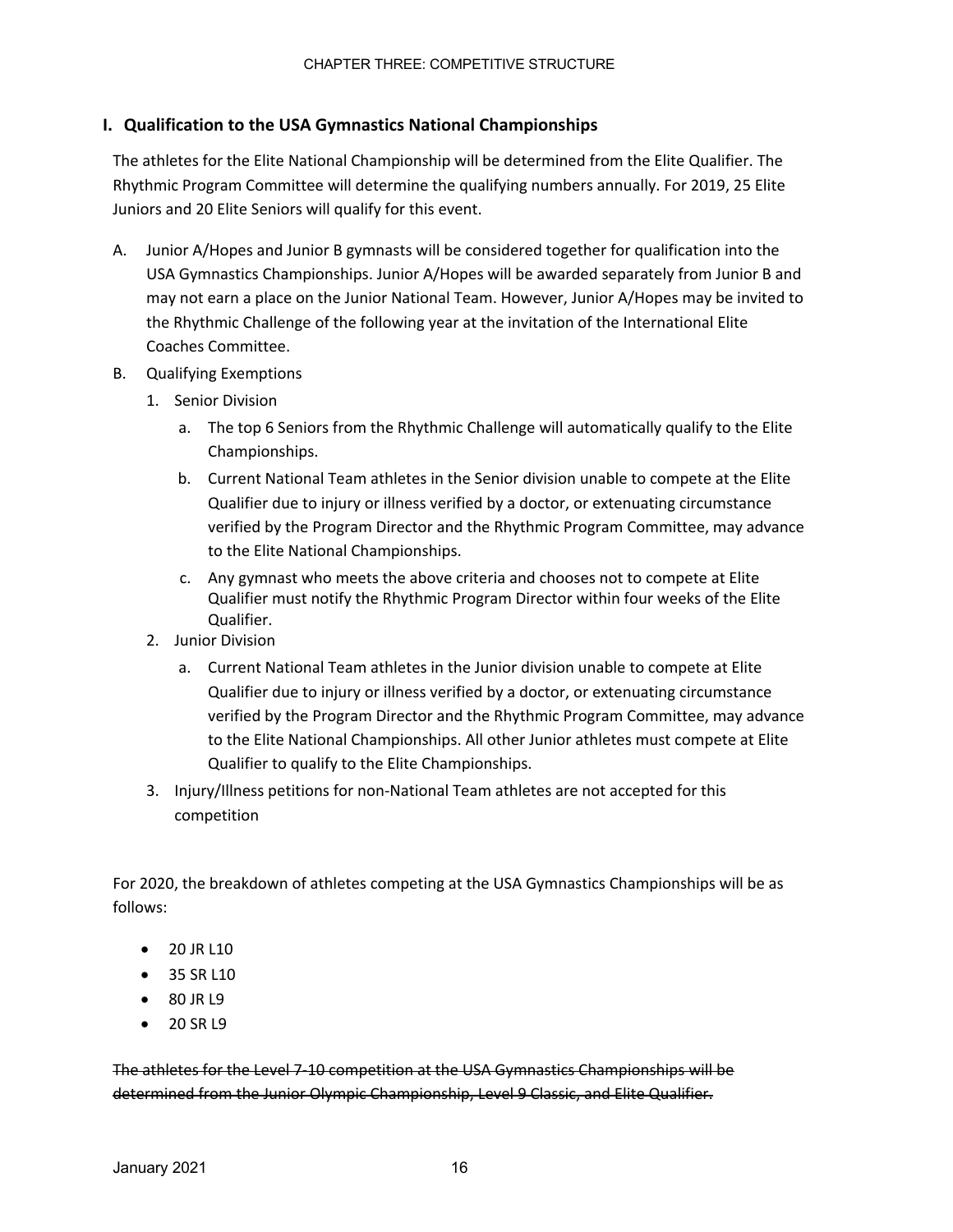- A. Highest 22 ranked Level 7s from the Junior Olympic Championships
- B. Highest 22 ranked Level 8s from the Junior Olympic Championships
- C. Highest 15 ranked Level 10 Juniors from the Elite Qualifier (after those who qualify for the Elite National Championship)
- D. Highest 30 ranked Level 10 Seniors from the Elite Qualifier (after those who qualify for the Elite National Championship)
- E. Highest 70 ranked Level 9 Juniors from the Level 9 Classic
- F. Highest 20 ranked Level 9 Seniors from the Level 9 Classic

#### **II. Date of the USA Gymnastics Championships**

- A. The USA Gymnastics Championships must be held after all State and Regional Meets.
- B. The date of USA Gymnastics Championships is determined by USA Gymnastics.

#### **III. Meet Entry Forms**

A. Entry procedures for the USA Gymnastics Championships will be posted online.

#### **IV. The Draw**

- A. For the Senior Division a single competitive draw will be conducted for all competitors.
- B. For the Junior Division a single competitive draw will be conducted for all competitors.
- C. Session rotations will be determined based upon the number of qualified athletes and/or schedule.
- D. For the Group competition a competitive draw will be conducted for all groups.

#### **V. Meet Format**

- A. Individual: There will be an All-around and Individual Event competition
- B. Group: Will be determined annually by the Rhythmic Program Director

#### **VI. Awards**

- A. Separate awards will be presented in the Elite Junior and Senior divisions.
- B. In the Elite All-Around Competition, the top 3 Seniors and the top 3 Juniors will receive awards.
- C. In the Elite Individual Event Competition, the top 3 Seniors and the top 3 Juniors in each event will receive medals based upon rank.
- D. Level 7-10 All-Around Awards Medals will be awarded to the top 6 all-around winners by age groups determined by USA Gymnastics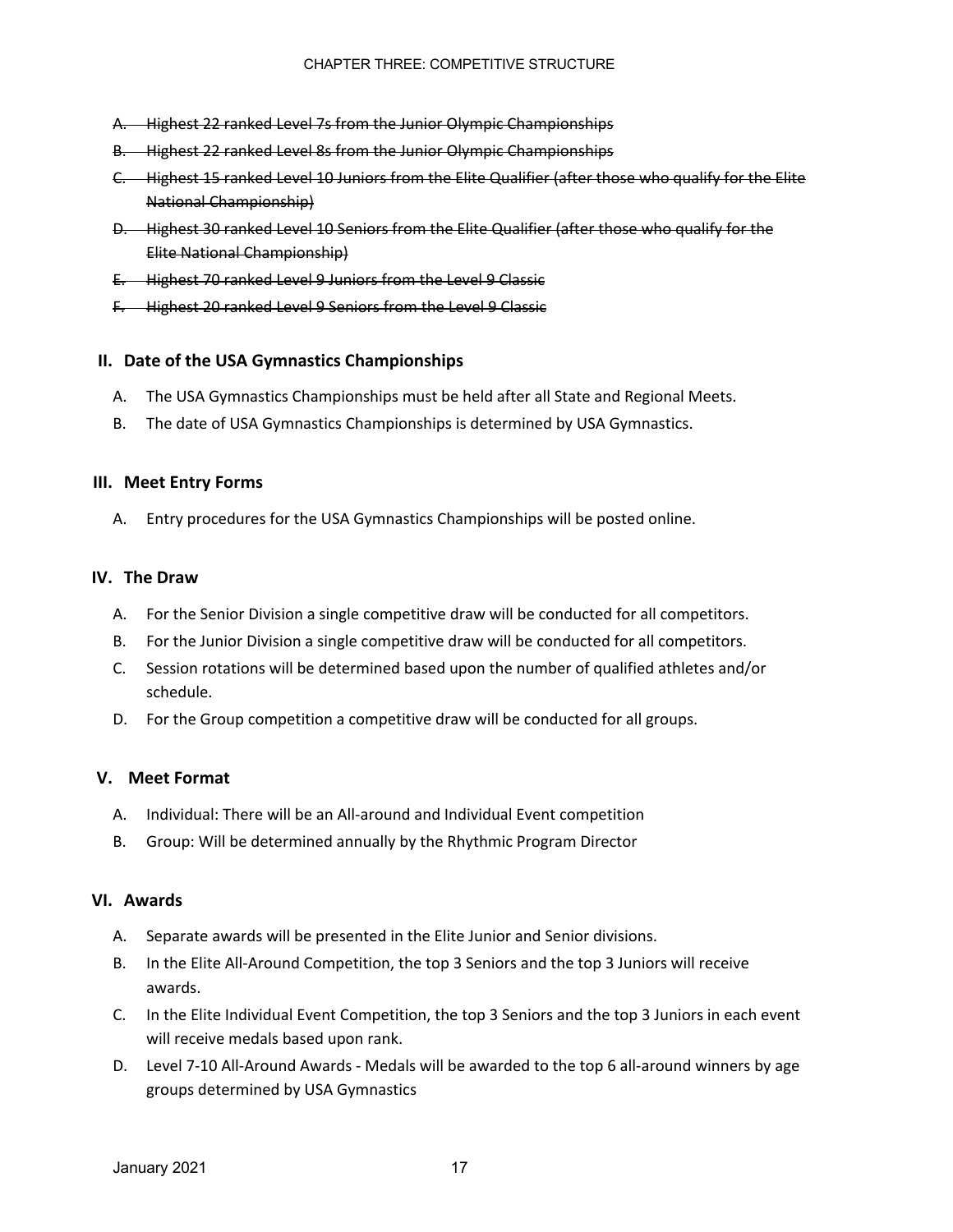- E. Level 7-10 Event Awards Medals will be awarded to the top 6 individual event winners by age groups determined by USA Gymnastics
- F. In the Group event awards & recognition are at the discretion of USA Gymnastics

#### **VII. USA National Team Selection**

- A. USA Gymnastics Senior Individual National Team will be comprised of the top 10 Seniors in the Elite Senior All-Around Competition.
- B. USA Gymnastics Junior Individual National Team will be composed of the top 12 Juniors in the Elite Junior All-Around Competition.
- C. The selection process for the USA Gymnastics National Group, will be determined by the International Elite Coaches Committee.
- D. Any gymnast on the National Team who is unable to compete at the Championships due to injury or illness, verified by a doctor, or extenuating circumstance, verified by the Program Director and Rhythmic Program Committee, may be invited to participate in National Team camps at her own expense and compete at the Rhythmic Challenge. She is also subject to any official Selection Procedures related to the USA Gymnastics Championships.

## **Rhythmic Challenge**

- A. The top 12 Juniors from the National Championships and the top 12 Seniors from the National Championships are eligible to compete in the Rhythmic Challenge.
- B. All FIG level groups must attend the Rhythmic Challenge as the first step to advance to Elite Championships. *Note: all members of the group must be USA citizens to participate in the Rhythmic Challenge. Groups with non-citizen gymnasts may participate as an invitational, based on availability.*
- C. All participants must be citizens of the United States. Non-citizens and athletes who have represented another country in international competition, regardless of citizenship (Foreign Athletes) are ineligible to participate.
- D. Gymnasts will compete in their valid age-divisions based on the year of the Challenge.
	- 1. If either the Junior or Senior divisions in the year of the Challenge have less than 6 gymnasts, the next gymnast(s) in all-around rank-order from the respective age-division of the Championships will be invited.
- E. National Team members will not pay entry fees
- F. Competition information will be sent to qualified athletes
- G. The Rhythmic Challenge may serve an international selection event per the international competition plan and any official Selection Procedures.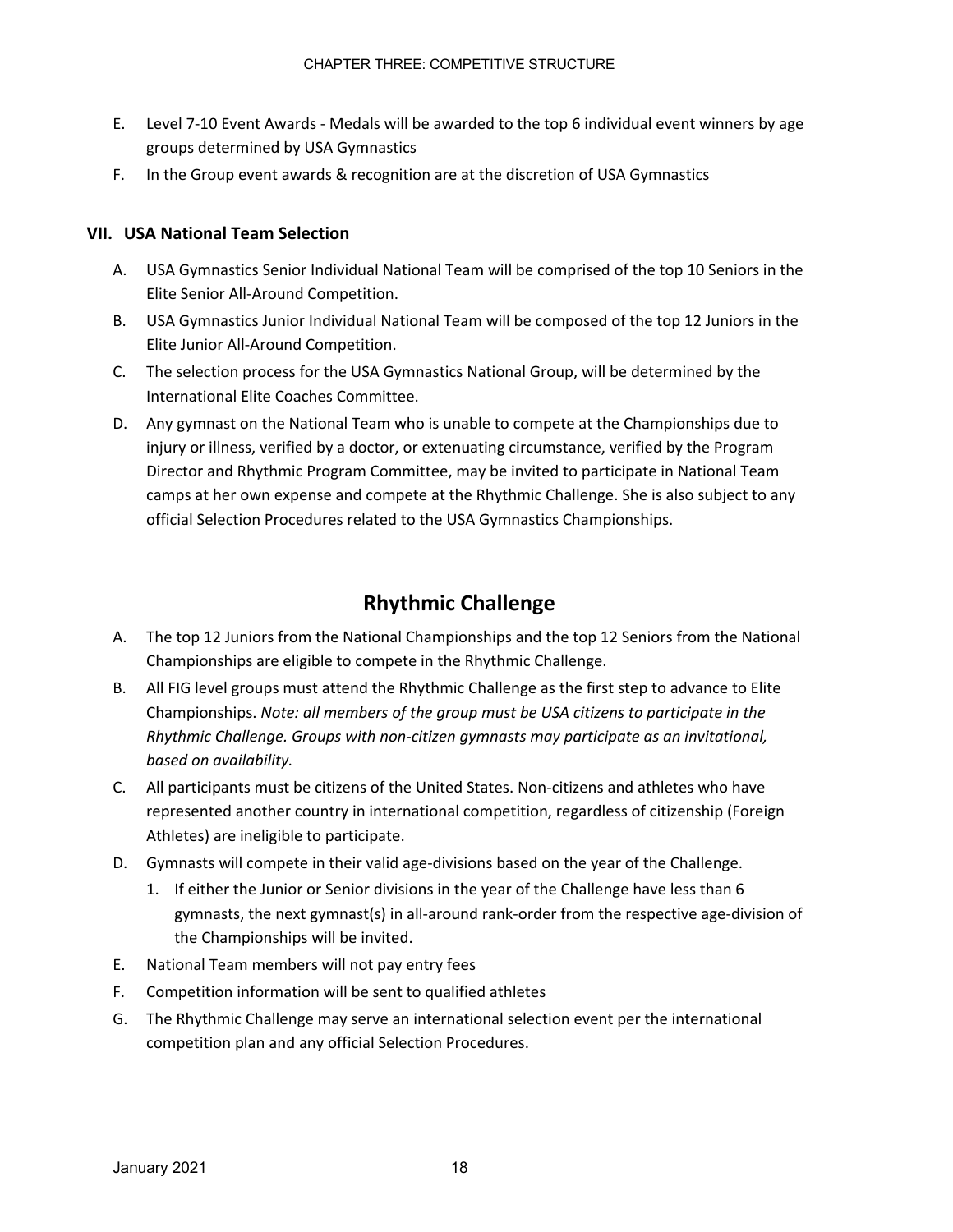**H.** A current National Team member who is unable to compete in the Rhythmic Challenge due to illness, injury or extenuating circumstance, may request permission to verify international readiness at a later domestic event approved by the Program Director and Athlete Selection Committee and may be assigned to international competition upon demonstrated readiness following international selection criteria.

## **International Competitions**

- A. National Team athletes are eligible to be selected by the Athlete Selection Committee for international competition based on criteria established by the IEC.
- B. Only current National Team members are eligible for assignment to FIG-sanctioned events hosted by foreign federations.
- C. The organization of National Team planning and international development is the responsibility of the International Elite Coaches Committee.
- D. Clubs requesting permission to compete at club-level international tournaments must send their request to the Program Director for the Athlete Selection Committee; a gymnast may only request to compete at a club tournament if she has competed at her current level in at least one sanctioned domestic event. Clubs must follow all USA Gymnastics rules and policies in Chapter 1 (N.B.: Chapter 1, Section 3, III).

## **Specific Competition Regulations**

#### **I. Score Inquiries**

- A. Inquiries are allowed with regard to judging concerns on difficulty, execution, and neutral deductions as described below.
- B. All inquiries must go through the Meet Referee via the Meet Director. Inquiries are not allowed: verbally, after the score forms have been returned to the coach, after the gymnast's rotation has concluded, or on another gymnast's score.
- C. Inquires must be submitted to the Meet Director by the coach in writing on the official inquiry form. The Meet Director will then forward it to the Meet Referee or D1 judge (if there is no Meet Referee).
	- 1. Inquires must be submitted before the end of the session; for the last gymnast in the rotation, it must be submitted before the start of the next rotation or the start of the awards.
	- 2. Inquiries are only allowed for
		- a. Levels 7-10 at Regional Championships, USA Gymnastics Championships
		- b. Levels 7-9 at the J.O. Championships, Regional Team Championships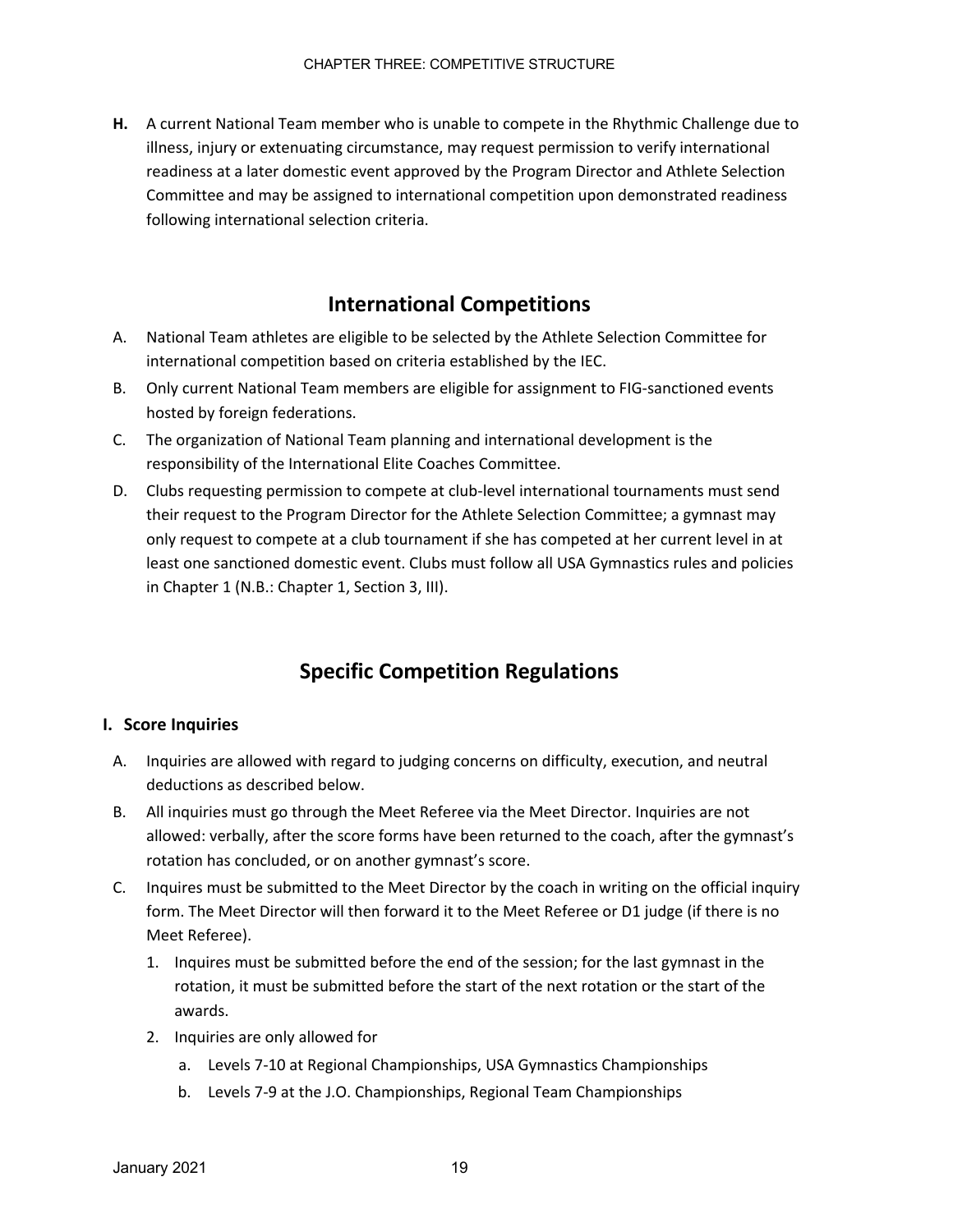- c. Levels 9,10 & Elite at the Challenge, Level 9 Classic, Elite Qualifier
- D. Level 9-10 may inquire on the D1-2, D3-4, EA, and/or ET score at Challenge, Level 9 Classic, Elite Qualifier, and USA Gymnastics Championships. Note: all four components of the score must be displayed at these competitions.
- E. If warranted, the Meet Referee will conduct a meeting with the panel in question. The decision of the Jury of Appeal is final and may not be appealed a second time. The score may or may not be adjusted up or down according to the panel's final review.
- F. Members of the Jury of Appeal:
	- 1. Meet Director
	- 2. Meet Referee
	- 3. Panel Judges
	- 4. An Athlete Representative may be present for the review during the Rhythmic Challenge and National Championships
- G. All inquiries must be politely and clearly written on the official form. Discourteous inquiries will be refused.
- H. Methods of settling an inquiry by the Jury:
	- 1. Discussion
	- 2. Voting on a decision
	- 3. Majority vote dictates the final decision
- I. Justifications for changing a posted score
	- 1. If a mathematical, recording, flashing or any other error existed.
	- 2. If time and/or line violations were administered improperly.
	- 3. If the Jury of Appeal, by a majority of votes, decides to penalize a gymnast for improper attire, improper behavior, apparatus violations or, upon review, clearly invalid difficulties.
- J. Both the coach and the gymnast are required to accept the decision of the Jury of Appeal without criticism or comment.
- K. If an apparatus breaks at the Rhythmic Challenge or National Championships the gymnast is automatically given the option to repeat the routine as long as she has placed the replacement apparatus prior to the initial routine (per the rules) and completed the initial routine using the replacement. She may repeat the routine or keep the posted score.
	- 1. The coach must request the opportunity to repeat the routine to the meet director within five minutes of the incident.
	- 2. The gymnast will be fit into the rotation in an appropriate position.
- L. Inquiries at the National Championships: The inquiry on Difficulty or neutral deductions must be submitted to the Program Director or designated staff member before the end of the rotation. The concerned Jury, per the above, will confer and, if necessary, conduct a video review. If there is a score adjustment, it will be posted prior to the start of the next rotation.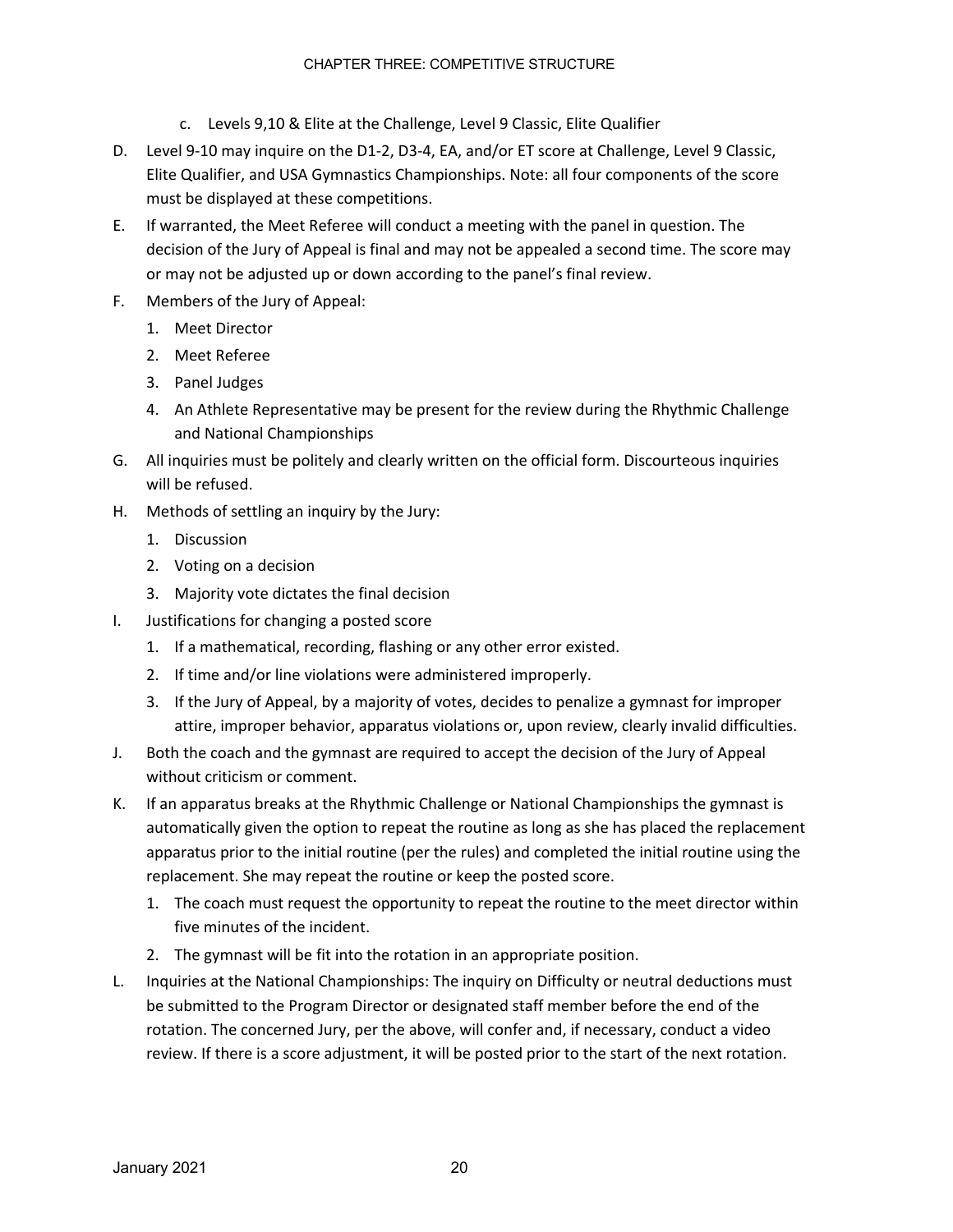### **II. Score Forms: D Forms**

- A. For all sanctioned events leading up to and including the Regional Championships, score forms for Levels 3-6 and Level 7-10 will be given to the coach at the conclusion of each meet.
	- 1. Forms must be sorted by club, sealed in an envelope, and given to the registered coach (only) at the end of the final awards ceremony. If the coach is not present, it is up to the meet director how and if the forms will be returned to the coach provided that it is no sooner than after the final awards ceremony.
		- a. Score forms can be given at the end of the last session that a team participates in as determined by the meet director.
- B. D Forms
	- 1. Computer generated score forms are required for level 7-8. Please see the notes below for use of D Forms for level 9, 10, and Elite athletes
	- 2. Meet directors may set a deadline for D form submission up to 10 days in advance of local/Invitational, State, and Regional competitions
		- a. A meet director may reduce the deadline for D form submission but not increase it to more than 10 days prior to the competition.
	- 3. A late fee of \$20 per D form may be charged.
	- 4. D form submission and late fee procedures for USA Gymnastics National events are determined by USA Gymnastics
	- 5. Use of Forms for Level 9, 10 & Elite
		- a. Local/Invitational events: The Meet Director may decide if Level 9, 10 & Elite athletes will compete with or without forms at her competition. The form policy must be clearly stated in the competition invitation. If no forms are used, she must secure the appropriate number of judges: minimum 4 judges per panel (1 D1/D2, 1 D3/D4, 1 A, 1 T). USA Gymnastics encourages meet directors to use forms for Level 9, 10 & Elite at local/invitational competitions
		- b. State Championships: State Championships: The State Chair may decide if Level 9, 10 & Elite athletes will compete with or without forms at State Championships. The form policy must be clearly stated in the competition invitation. If no forms are used, the RJC must secure the appropriate number of judges: minimum four judges per panel (1 D1/D2, 1 D3/D4, 1 A, 1 T).
		- c. Regional Championships: The Regional Committee may choose to require the use of Level 9 D forms at Regional Championships. When D forms are used, a single panel of minimum three judges (1-D, 1-A, 1-T) is required. In cases where there are no forms, a single panel of minimum four judges is required (1-D1/2, 1-D3/4, 1-A, 1-T.)
		- d. Elite Qualifier & Level 9 Classic: No forms will be used
		- e. USA Gymnastics Championships: Level 7-10 competition will use forms. Elite Championships will not use forms.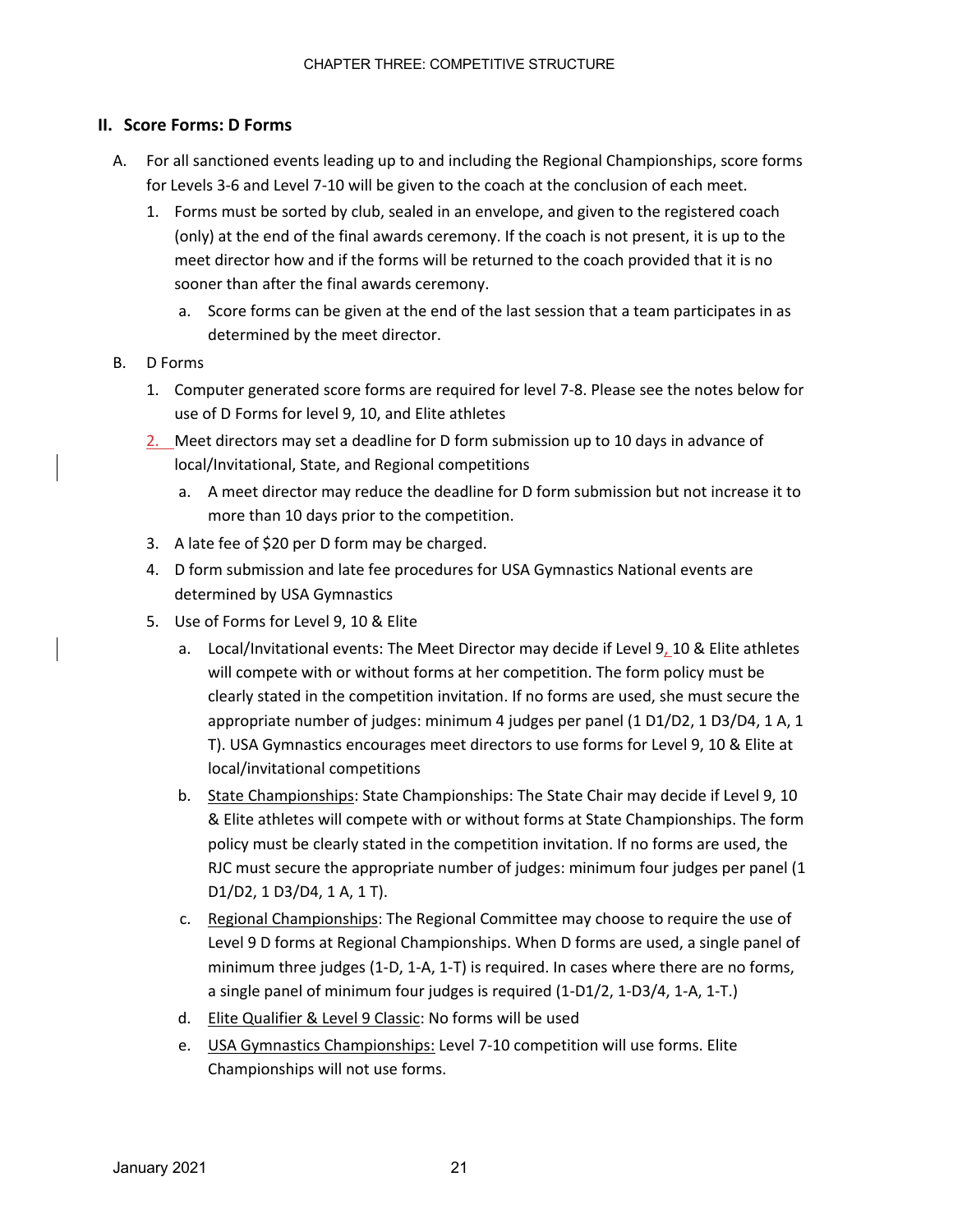f. When score forms are used, the D judge can evaluate all D components and the panel requirements will remain as described in Chapter 4: Officials.

# **Section 3: Meet Director Responsibilities**

#### A. General Responsibilities

- 1. The Meet Director shall follow the USA Gymnastics Rules and Policies for all sanctioned events.
	- a. Note, starting in 2021, all meet directors will be required to complete a Meet Director's Certification Course. The exam will be offered online and will contain the basic guidelines and requirements for hosting a sanctioned event referencing the Rhythmic meet director's guidelines.
- 2. A meet director must be a professional member and thoroughly versed in the organization and regulations of rhythmic gymnastics competitions
- 3. The meet director who violates any regulations of the USA Gymnastics Rhythmic Rules and Policies may have disciplinary action taken against him/her.

#### B. Pre-Competition Responsibilities

- 1. Submit a sanction request a minimum of thirty (30) days prior to the meet to the USA Gymnastics Office, along with the sanction fee for all event requests (one form per event requested).
- 2. Send a copy of the sanction request to the Regional Chairman and the Regional Judging Coordinator.
- 3. Upon receipt of the sanction request and appropriate fee, the USA Gymnastics Member Services department will forward a sanction packet which includes the following:
	- a. Certificate of Sanction, granting approval. This certificate must be posted during the competition.
	- b. Sanction Report Form
	- c. Coaches' sign-in sheet
	- d. Application for a Certificate of Insurance (for events conducted in an outside facility which requires proof of insurance.) The Meet Director must forward this application directly to the insurance company.
	- e. Incident and Injury report form is a document which **must** be completed in the event an athlete is injured during a sanction event.
		- i. The Meet Director and/or medical personnel must complete the report form. The Meet Director must sign it.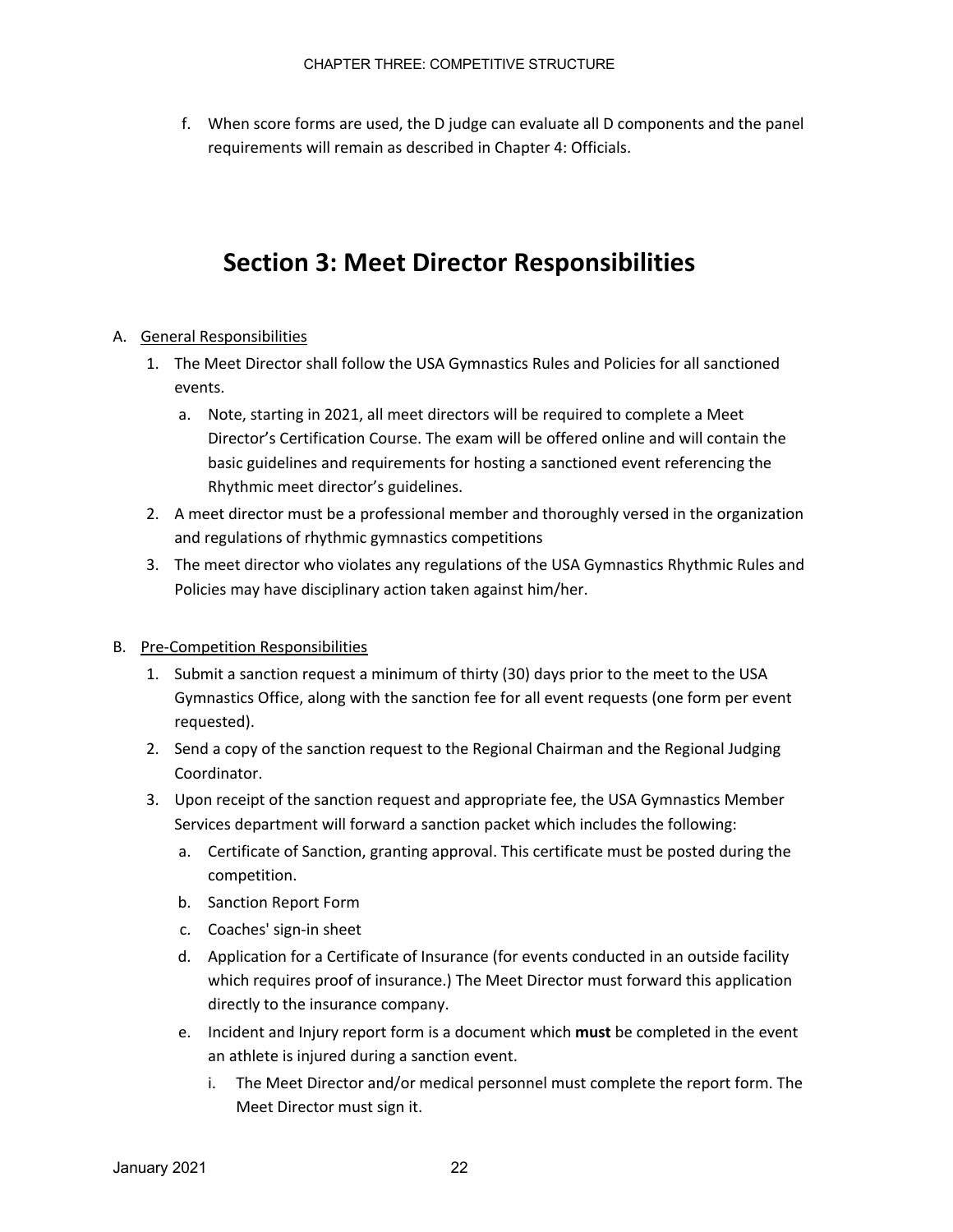- ii. A copy of the report form must be given to the coach or parent of the injured athlete before they leave the sanctioned facility.
- iii. The parent then must submit it to the insurance company. The insurance company will not honor an incident/injury report form that has NOT been signed by the official Meet Director.
- 4. Request for changes to original Request for Sanction:
	- a. Any changes to a sanction must be requested by written notice to Membership Services. A new sanction certificate will be issued by Membership Services, print a copy for your event.
- 5. If a sanctioned event is cancelled, the Meet Director must write the word CANCELLED on the Meet Report form, sign it and return it to USA Gymnastics Member Services.
- 6. Acquire the properly rated and certified judges for qualifying competitions (local, state and regional) from the USA Gymnastics Regional Judging Coordinator and follow procedures stated in the Rhythmic Rules and Policies ("Officials").
	- a. Arrange travel and hotel accommodations for judging officials.
	- b. At a minimum, meet directors are required to book a double occupancy hotel room when hosting two judges.
	- c. Meals will be provided on site or at local restaurants.
	- d. Meet directors have the option to outfit the judging panel with official meet attire.
- 7. For non-qualifying events (local and invitational) a meet director may contract judges on her own or use the services of the RJC for a fee of \$15 per judge. The assignment fee must accompany the meet director's request for judges.
- 8. Scoring formulas and score form questions should be directed to your respective Regional Chair or Regional Judging Coordinator.
- 9. Discuss meet logistics (dates, times, number of athletes) with the Regional Judging Coordinator.
- 10. Make sure appropriate personnel are secured for judges' secretaries, score keepers and line judges
- 11. Secure a scoring system and display unit that will display the "D" score for Level 7- 10 competitors at Regional and National level competitions. Note: for level 9/10, the D1-2, D3-4, EA, and ET scores must be shown separately at the Rhythmic Challenge, Level 9 Classic, Elite Qualifier, and USA Gymnastics Championships.
- 12. Discuss and get approval for meet organization with meet referee prior to final printing.
- 13. Make sure gymnasts are currently registered athletes of USA Gymnastics by using the Meet Reservations system and entered in their proper age groups (Level 4,5,6,7,8,9 & 10). Note: the Meet Reservations system is optional for local/invitational meets and required for all State/Regional events.
- 14. Verify that coaches are active professional members of USA Gymnastics by using the Meet Reservations system available for all State and Regional sanctioned events.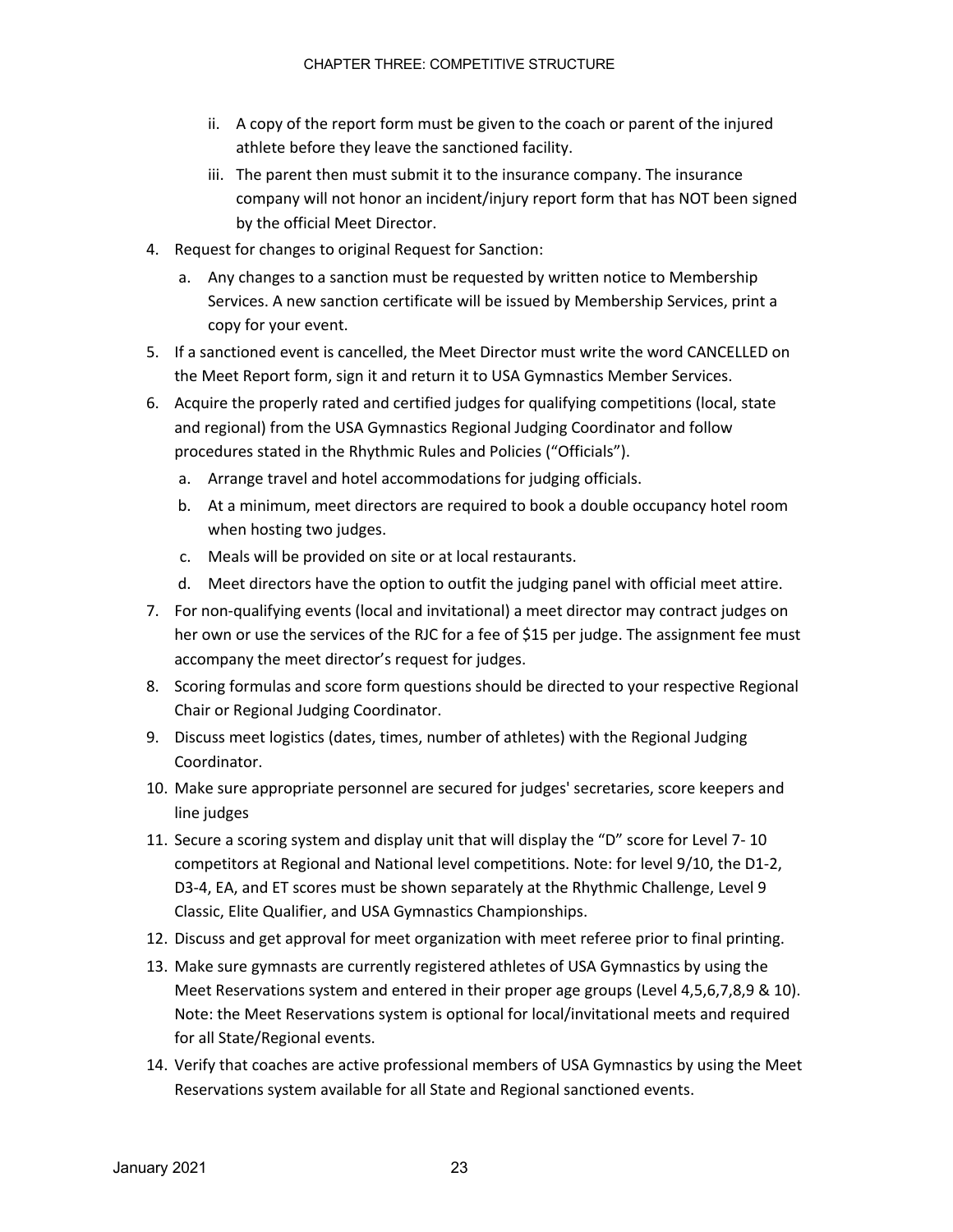- 15. Verify that all equipment specifications (floor mat) are correct and the equipment is properly installed
- 16. Make sure all appropriate safety measures are considered.
- 17. Arrange for appropriate medical staff and resources.
	- a. USA Gymnastics has identified 3 levels of risk: High Risk, Moderate Risk, Low Risk. Each competitive level within each discipline has been assigned to one of these three risk levels. Medical requirements are dictated accordingly.
		- i. High Risk (N/A for rhythmic gymnastics) as defined by the performance of skills that pose a risk of severe injury, including fractures, dislocations, spinal cord injuries or deep wounds
		- ii. Moderate Risk (RG levels 7, 8, 9, 10, Elite, Advanced Group, FIG Group) as defined by the performance of skills that pose a risk of injury likely limited to lacerations, concussions, sprains, or strains
			- 1) Requires a medical professional with first aid training (nurse, PT, ATC, MD/DO, EMT, Paramedic) present during practice and competition.
			- 2) Prefer practitioner who is familiar with signs and symptoms of concussion and is up to date on current concussion return to play guidelines
			- 3) Medical staff should complete incident report forms
			- 4) 1 medical staff member is required per 100 athletes competing at any given time and minimum of 1 per venue.
				- i. Example: If all events take place in one arena with up to 100 athletes on the event floor at once, then one medical staff member is required.
			- 5) Supplies: advanced first aid supplies with gauze pads to control bleeding, slings, ace wraps, ice cooler/bags
		- iii. Low Risk (RG levels 3, 5, 5, 6, Beginner Group, Intermediate Group, Xcel, HUGS) as defined by the performance of skills that pose a risk of injury likely limited to bumps, bruises or abrasions
			- 1) No medical personnel required. Coach or meet director should be comfortable with basic first aid.
			- 2) First Aid Kit with breakable ice packs
			- 3) Meet director would complete incident report form
	- b. All levels of competition require submission of a completed basic EAP for the gym or venue
	- c. Medical personnel must be an instructor member of USAG and have completed safe sport training and background check unless medical is contracted to a  $3<sup>rd</sup>$  party organization in which case that organization must verify that background checks have been completed on its employees at the event.
	- d. Medical staff are responsible for following their state's scope of practice and practice guidelines
	- e. How to find qualified medical personnel for your meet: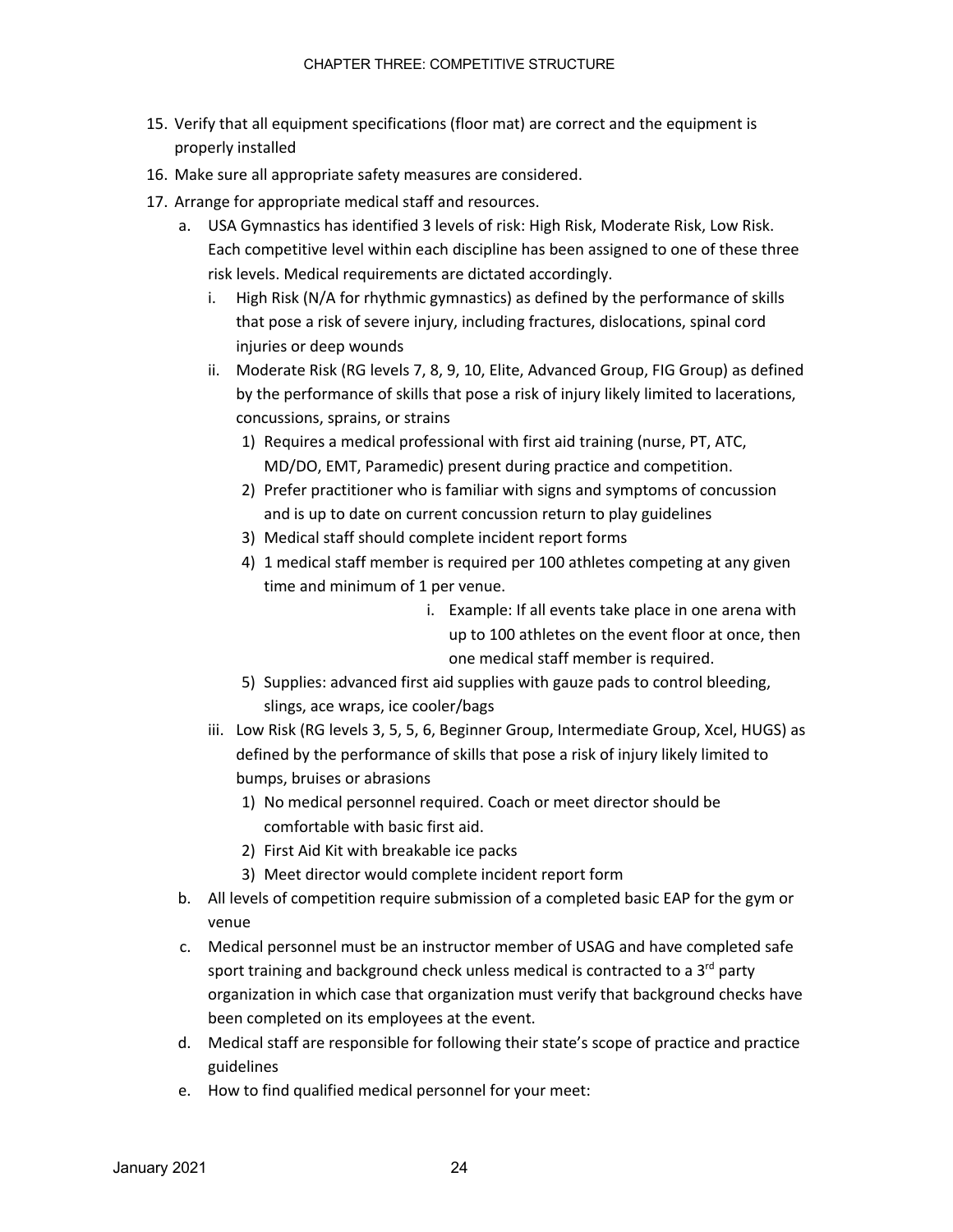- i. Ask parents at your gym if they have proper qualifications or know anyone in the community who does
- ii. Search your local hospital or children's hospital's website for "Sports Medicine" and contact them via phone numbers or "Contact Us" form on the web page
- iii. Call your local hospital or children's hospital and ask for the Marketing and PR department and ask them if they have providers who would be willing to cover your event
- iv. To find an athletic trainer, go to: https://go4ellis.com/
- v. To find a sports certified physical therapist go to: https://aptaapps.apta.org//APTAPTDirectory/FindAPTDirectory.aspx 1) In the search field "Find By Specialist", choose "Sports"
- vi. Call your community's fire department to see if they have EMTs or Paramedics available to work the event
- vii. Call your local orthopedics practice and ask to speak to the practice manager to see if their sports medicine physicians will provide event coverage
- viii. Use your search engine tool to search for "sports event medical professionals near me"

#### C. During Competition Responsibilities

- 1. Ensure that all participating officials and coaches have signed the Sanction Report Form and/or Coaches Sign-in sheet.
- 2. Be present during the entire warm-up and competition. It is permissible to indicate two meet directors on the Request for Sanction form.
- 3. Follow all regulations found in the *Rhythmic Program Rules and Policies* and all technical regulations from Rhythmic Program Committee minutes, the *Jr. Olympic Handbook*, and the *Rhythmic Xcel Handbook*.
- 4. Any changes to the meet format (time of competition, etc.) during the actual competition must be approved by all participating coaches and the State and/or Regional Directors present.
- 5. Submit any Score Inquiry Forms received no later than 5 minutes following the end of the session, to the Meet Referee.
- 6. Score tally sheets for Levels 3-6 were developed to assist the judge in calculating the total score, therefore
	- i. These forms may or may not be given to the coach at the conclusion of the event. The meet referee and meet director will make that determination together.
	- ii. Tally sheets will only be given at the conclusion of the entire competition following all award ceremonies.
	- iii. The meet director is not required to save or mail these tally sheets at the conclusion of their event.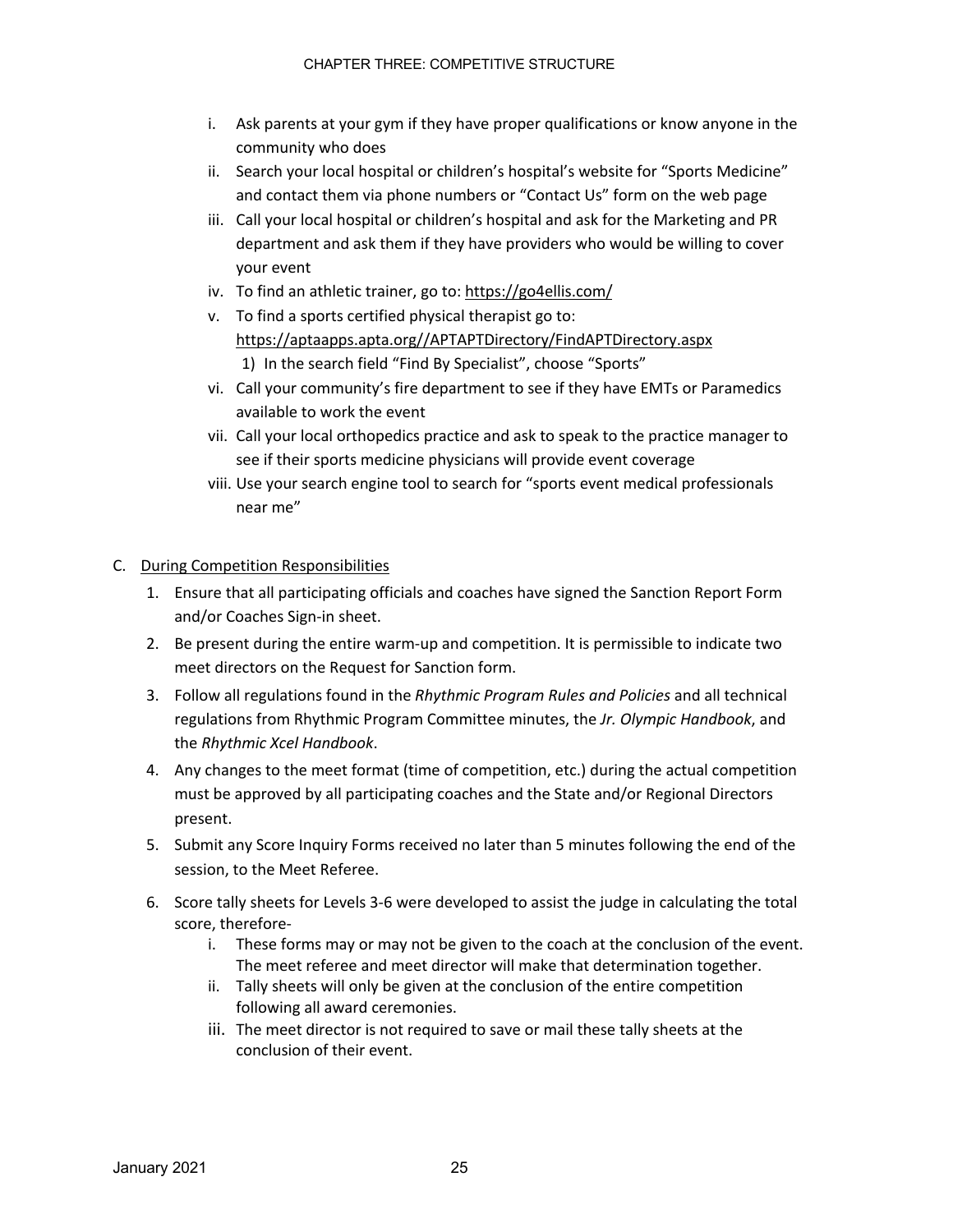7. If deemed necessary, the meet director may have a parent removed from the venue in the case that their conduct is disruptive to the flow of the event and/or in violation of the principles set for USA Gymnastics members in the Code of Ethical Conduct.

#### D. Post-Competition Responsibilities

- 1. Meet directors must submit the official Meet Financial Report Form to the appropriate official as named on the form within 15 days of the competition.
	- a. For invitationals, the Meet Rebate check of 7% of the total entry fees received (with a cap of \$3500) must accompany the report. For State/Regional Championships the Regional Committee may set a rebate of up to \$5 per registered participant. Checks are made payable to: USA Gymnastics Region "X" Rhythmic Program. Rebate checks more than 30 days late will incur a late fee of \$25. A rebate does not apply to national events.
	- b. Regional Chairs must distribute financial reports by December  $1<sup>st</sup>$  of each year documenting Rebate income and uses of these funds.
- 2. Meet directors must send the Meet Results, within 5 days from the completion of the event to:
	- a. All participating coaches a full set of results
	- b. State Chairman (local/invitational and state meets) all-around results
	- c. Regional Chairman (local/invitational, state, regional meets) all-around results
	- d. Regional Judging Coordinator (all events in region) all around results
	- e. USA Gymnastics Rhythmic Program Director (regional meets) all-around results.
	- f. Regional Chair of any guest competitors from a different region (state meets) allaround results.
- 3. Meet Directors must send the list of qualifiers to the appropriate official.
	- a. Appropriate State meet directors from local/invitational events.
	- b. Appropriate Regional meet directors from state events.
	- c. USA Gymnastics Rhythmic Program Director from Regional events.
- 4. Meet directors must be prepared for any duplicate award situation. If duplicate awards are not available at the time of the award ceremony, the meet director is responsible to send the correct place awards directly to the gymnast within 4-6 weeks.

# **Section 4: Entry Regulations, Venue and Format**

### **I. Entry Regulations**

A. All USA Gymnastics meets must be sanctioned.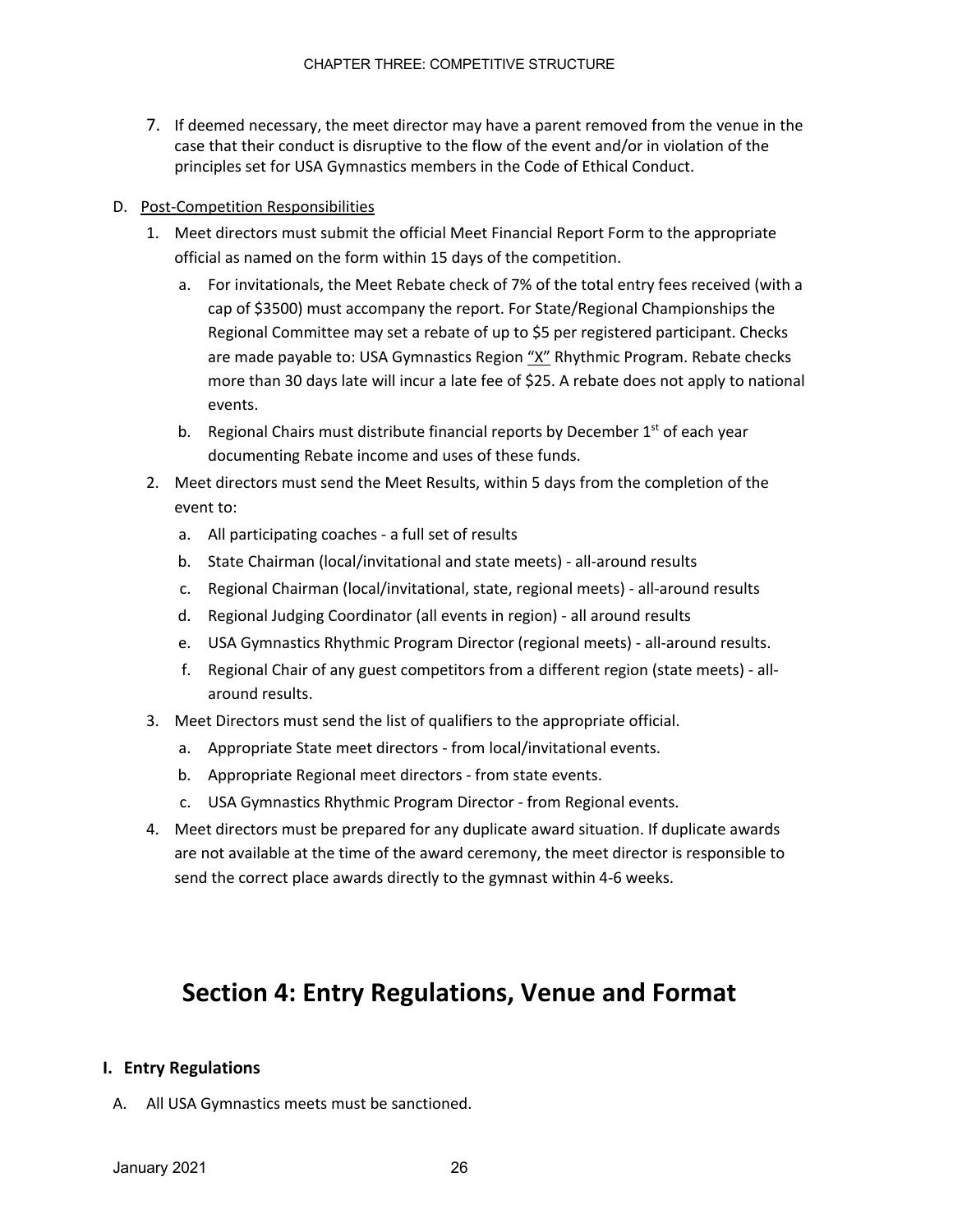- B. All competitors must be registered with USA Gymnastics and their athlete registration number must appear on the entry form and official score sheets.
- C. All coaches must be a USA Gymnastics Rhythmic Professional Member with current safety certification and background check, and their USA Gymnastics number must appear on the gymnast's meet entry form.
- D. All coaches must have U100 Coaches Certification
- E. Meet information:
	- 1. Meet information must be sent out a minimum of eight weeks before the scheduled event along with a USA Gymnastics meet entry form.
	- 2. Meet information must include level of competition, description of the competition site (including ceiling height, ceiling obstructions), description of competition carpet, and warm-up area, meet format, projected time schedule, housing arrangements, deadline of when the Level 7,8, 9 and 10 score forms are due, etc.
	- 3. State Meet Directors are obligated to send State Meet information to all USA Gymnastics Rhythmic Professional Members in the state.
	- 4. Regional Meet Directors are obligated to send Regional Meet information to all USA Gymnastics registered professional members in the Region.
	- 5. State and Regional Meet Directors are not obligated to send meet information outside of their respective State or Region unless a specific request is made.
- F. Entry fees for Qualifying, State and Regional Competitions:
	- 1. State and Regional meet entry fees are determined annually by the Rhythmic Administrative Committee.
		- a. The maximum entry fee for Level 3-4 for individual competition is \$80.
		- b. The maximum entry fee for Level 5-6 for individual competition is \$105.
		- c. The maximum entry fee for Level 7-10 for individual competition is \$130.
		- d. The maximum entry fee for Group competition is \$25 per athlete/per event.
		- e. Note: In-state competitors will pay State/Regional entry fees. If out-of-State athletes are invited to participate as an invitational, the host may set the invitational entry fee. In-state athletes may be charged an additional fee in order to be awarded at the invitational in addition to the state meet.
	- 2. Entry fees for USA Gymnastics National events are determined by USA Gymnastics
	- 3. Entry fees are refundable up to 50% for State, Regional and National competitions when a doctor's note is accompanied by the request. The request must be submitted by the start of the competition.
- G. Entry Deadlines:
	- 1. Prior to the State and Regional Meet dates, the maximum deadline for receiving any entry is seventy (70) days. The actual deadline date for each competition is to be established by the Meet Director and must be indicated on **meet entry form**.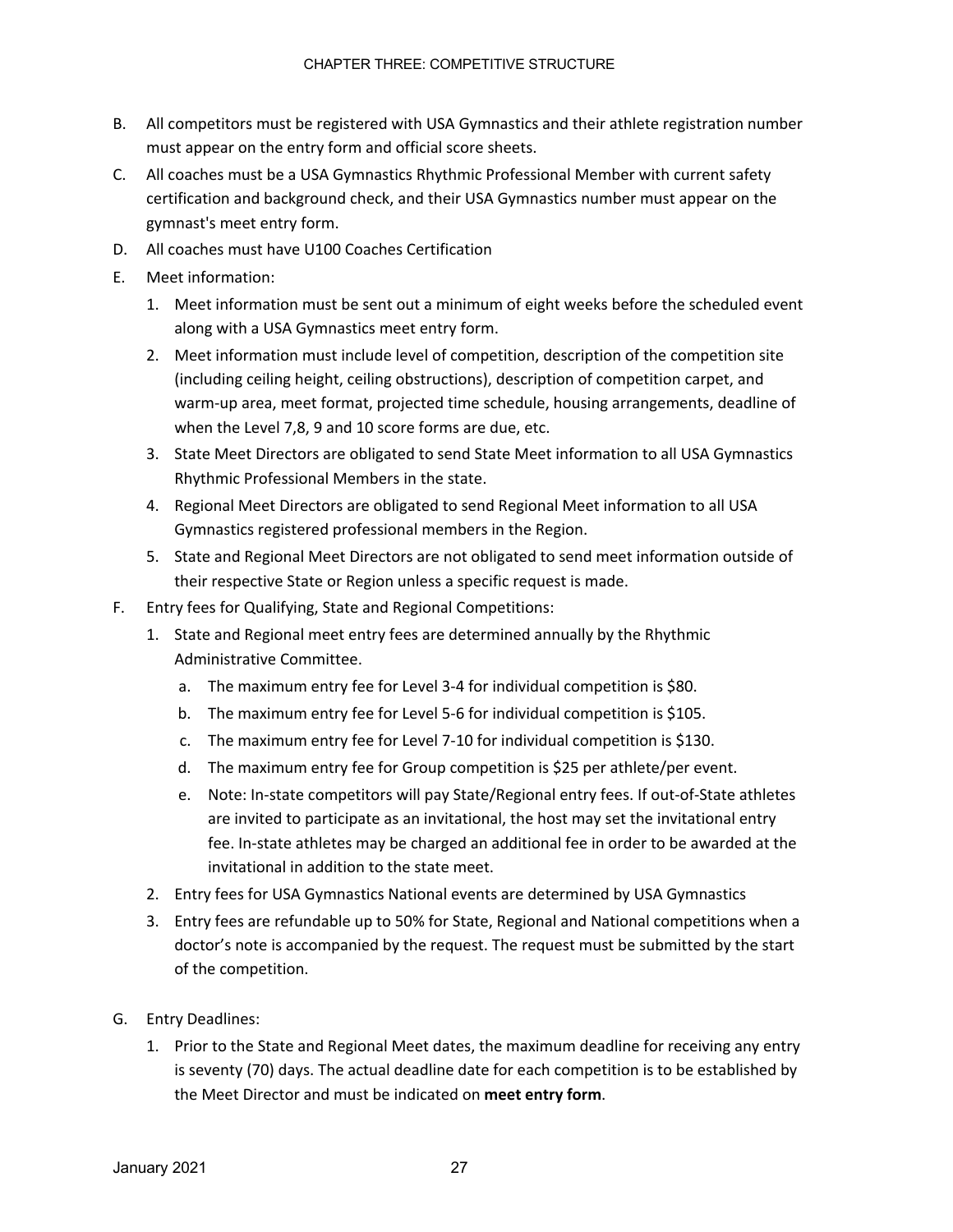- 2. The Meet Director may refuse late entries.
- 3. Late Entry: A minimum fine of \$25.00 per individual entry will be charged to individuals whose entry is received after the deadline if entry is approved. No other penalties may be imposed upon late entries.
- 4. In the event competition entry fees are required prior to a gymnasts' qualification, the meet director is obligated to make a full refund to the athletes that did not qualify.
- 5. For National events, the maximum deadline for receiving any entry will be established by USA Gymnastics.
- H. The Meet Director may refuse an improperly filled out entry
- I. All-Around Qualifying Scores are to be earned from single meets only. Individual Event Scores may not be separated from one meet and added to the Event Scores of another meet for qualification.
- J. Performing members of a Group must be listed on the entry form for Group Competition. If an alternate is designated, that name must also appear on the entry form.
	- 1. An athlete may only compete in 2 different groups per competition.
	- 2. For each additional group, 50% must be comprised of different members.
	- 3. Each group must declare a maximum of 5 athletes, plus one alternate, who must compete one event.
	- 4. All 6 gymnasts are eligible for awards.

#### **II. Venues: Floor and Facility**

- A. Floor regulations
	- 1. For local/invitational and state competitions the competition arena may consist of a wooden floor, a rubber-covered or other sporting gym surface that is even and allows for safe, free movement. The competition area may consist of a carpet layer, needle-felt or similar material (in a neutral color if possible). Spring floors are acceptable for Junior Olympic competitions up through the State Level, provided this information is included in the initial information.
	- 2. For regional and above competitions a regulation size carpet must be provided. For floors other than wood or a resilient athletic surface a foam pad must be used under the carpet.
	- 3. The FIG regulations for interior dimensions of the floor area are 13 x 13 meters for both group and individual competition, with a security zone of minimum 1 meter wide, must be met. If the competition takes place on a podium, the security zone width must be increased to at least 2 meters.
	- 4. The floor area must be clearly marked.
		- a. The marking material (tape, Velcro, etc.) should mark the outer boundary of the floor so that the material itself is in-bounds. In other words, a gymnast must step **over** the line to receive an out of bounds deduction.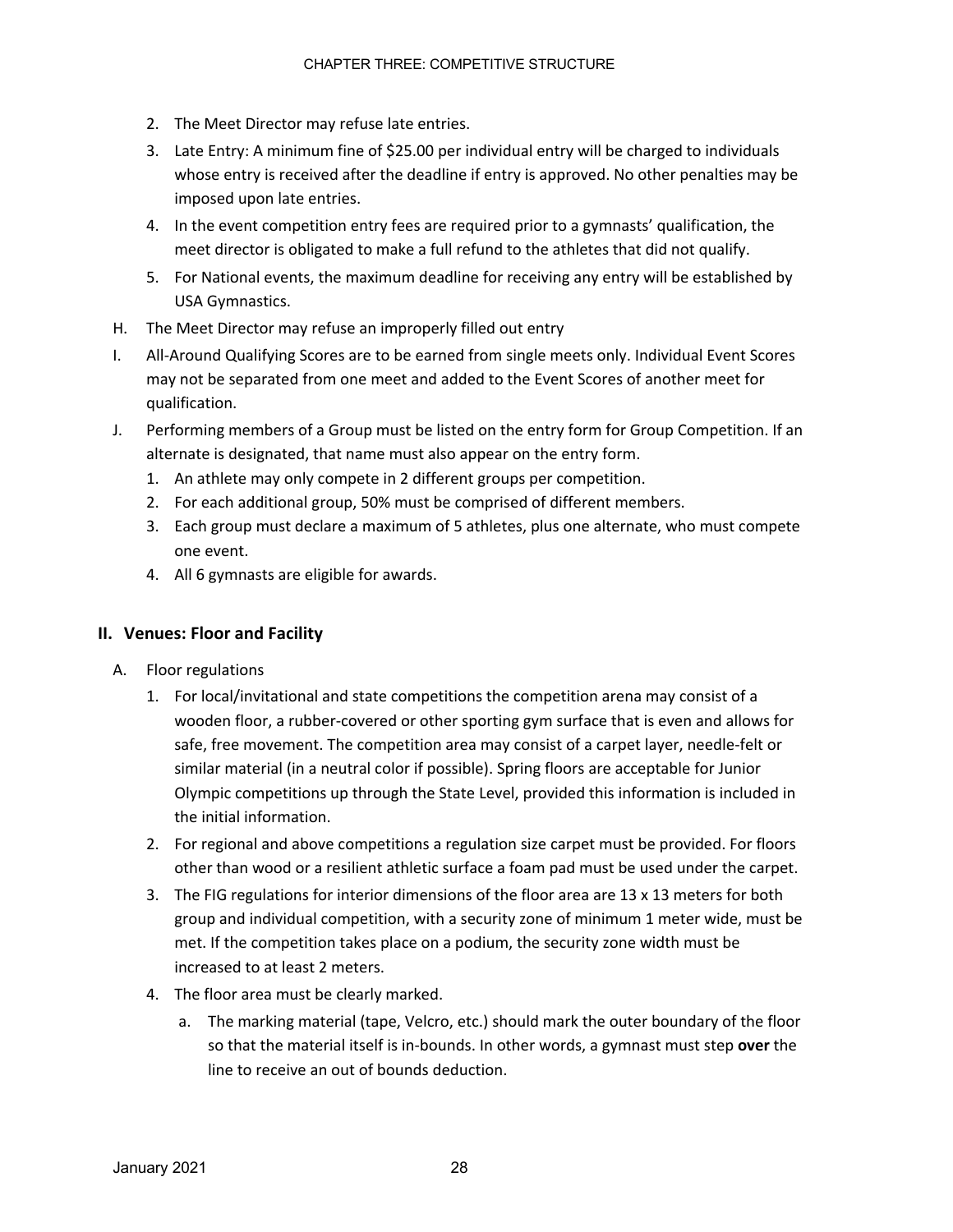- b. For Level 3 and 4 competition the centerline of the floor must be marked perpendicular to Side 1 when two gymnasts are competing at a time.
- c. Line judges are not used for Level 3 and 4 competitions and are not required for Level 5 and 6 competition.
- B. Facility regulations
	- 1. The Meet Director or Host Organization, in choosing a facility, must consider the safety and welfare of the gymnasts, coaches, meet officials, spectators and all other participants.
	- 2. Admissions for spectators
		- a. Invitational/State/Regional events:
			- i. With Rental of an outside Public Facility:
				- 1) A maximum gate fee for an adult: \$25/day.
			- ii. With use of a home based facility:
				- 1) A maximum gate fee for an adult \$12/day
	- 3. The facility provided must have the following:
		- a. Adequate lighting and heating.
		- b. Official ceiling height, unobstructed, minimum height of 8 meters. (26.2464 feet)
		- c. Suitable space for the competitive area, non-competitive area, spectator area, eating areas, parking areas, etc.
		- d. The central part of the competition facility, approximately 50m x 30m, is reserved for the competition and must be delineated in a visible manner. This designated interior zone is banned to everyone except the following meet personnel: judges, meet director, necessary auxiliary personnel (line judges, timers, runners, flashers, scorers), competing gymnast and gymnasts on deck and their respective coaches. A visible physical barrier should be set up, with the recommended distance being at least 10 feet from the edge of the carpet.
		- e. Adequate bleachers, restrooms, dressing and storage areas.
		- f. Adequate janitorial services.
		- g. First Aid available and immediate access to phone for emergency calls.
- C. Music Regulations
	- 1. It is the responsibility of the meet director to provide a good sound system and a trained technician for training and competition.
		- a. An athlete's music is considered private property and they have the right to protect it, therefore, when a local/invitational, State or Regional event requests an athlete's music by electronic upload, with the meet director's approval, the coach may opt not to use this method and provides the host with the proper CD's. (FIG music rule)
		- b. State and Regional meets must provide for all music options even if they have requested music via electronic upload.
		- c. A coach cannot approach the music/production table to change out her originally submitted CD's once the competition has begun without the meet referee's approval.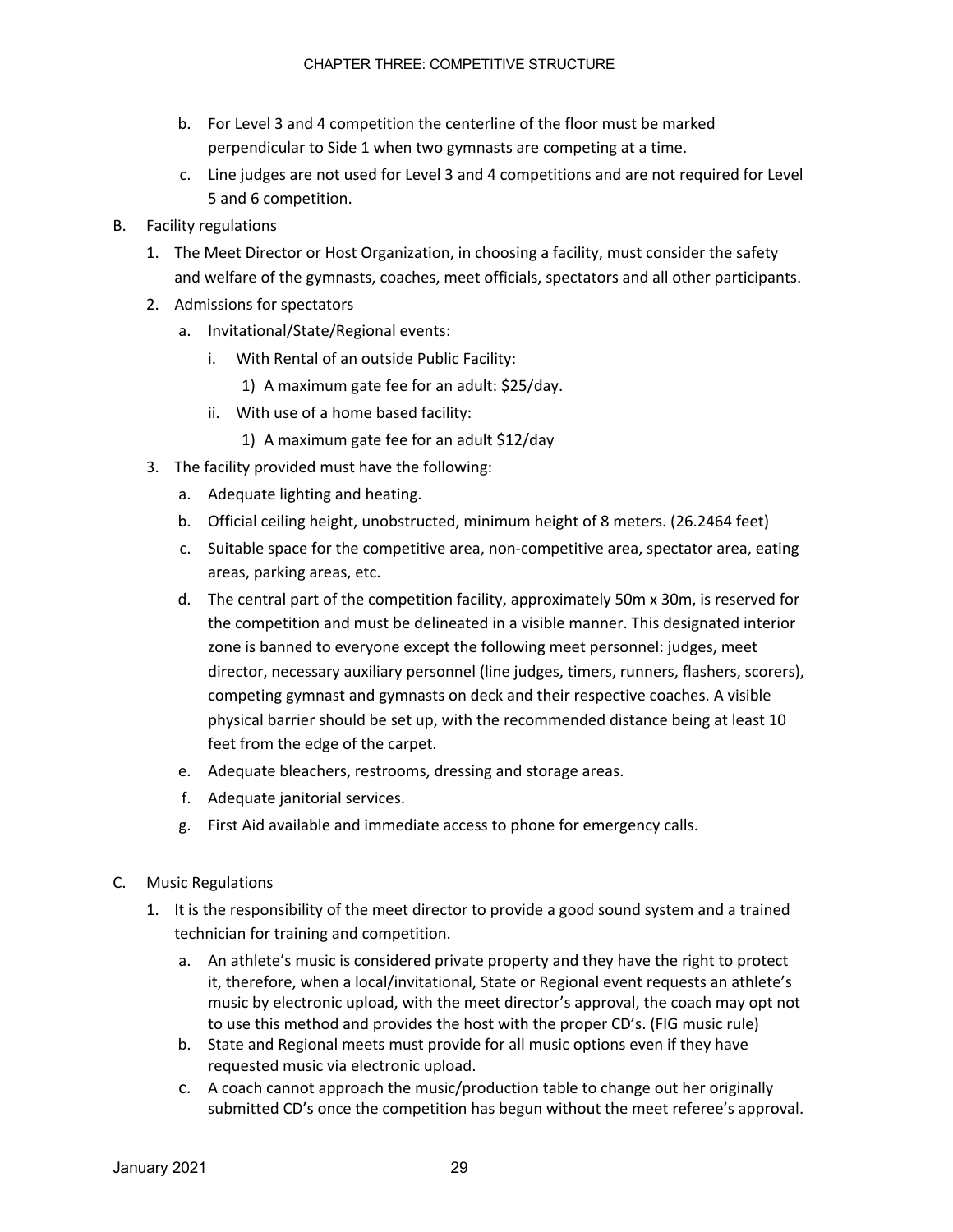- 2. Since recordings can be subject to alterations that can affect the length of the exercise and the quality of the music, it remains the responsibility of the coach to check the sound system prior to the competition and to have additional copies of music.
- 3. It is the responsibility of the coach to turn in her athletes' music appropriately cued. If the music is not properly set, the judges may take the appropriate deduction.

### **III. Meet Format**

- A. A well-selected meet format is the key to a successful meet. The Meet Director must select the most suitable format in order to avoid sessions that last over 3 hours. The following factors should be considered when establishing meet format:
	- 1. Number of Competitors
	- 2. Number of Age Groups
	- 3. Number of Levels
	- 4. Number of Judges
	- 5. Number of Judging Panels
	- 6. Number of Events taking place per session
	- 7. Number and Length of Sessions
	- 8. Best situation for competitors
	- 9. Best presentation of the meet for audience satisfaction
- B. Structuring the time of a session and event:
	- 1. Depending upon the number of gymnasts, levels may be combined within one session.
	- 2. For levels 3-6, if two panels of judges are used, events can be rotated and 1.85 minutes per routine should be calculated.
	- 3. For Levels 7-10:
		- a. Individual competition: Levels 7-10 with an alternating panel, calculate 2.00 minutes per routine
		- b. Individual competition Levels 7- 10: with a single panel, calculate 2.50 minutes per routine
		- c. Group competition 4 minutes
	- 4. This formula calculates judging time only. It does not involve warm-up time, march in, introductions, awards, etc.
	- 5. No gym may open before 7:30AM on the day of competition.
	- 6. Recommendation for warm-up time minimums:
		- a. Level 3-4 warm up time should be at least 45 minutes
		- b. Level 5-10 warm up time should be at least 1 hour
	- 7. Requirements for maximum session length: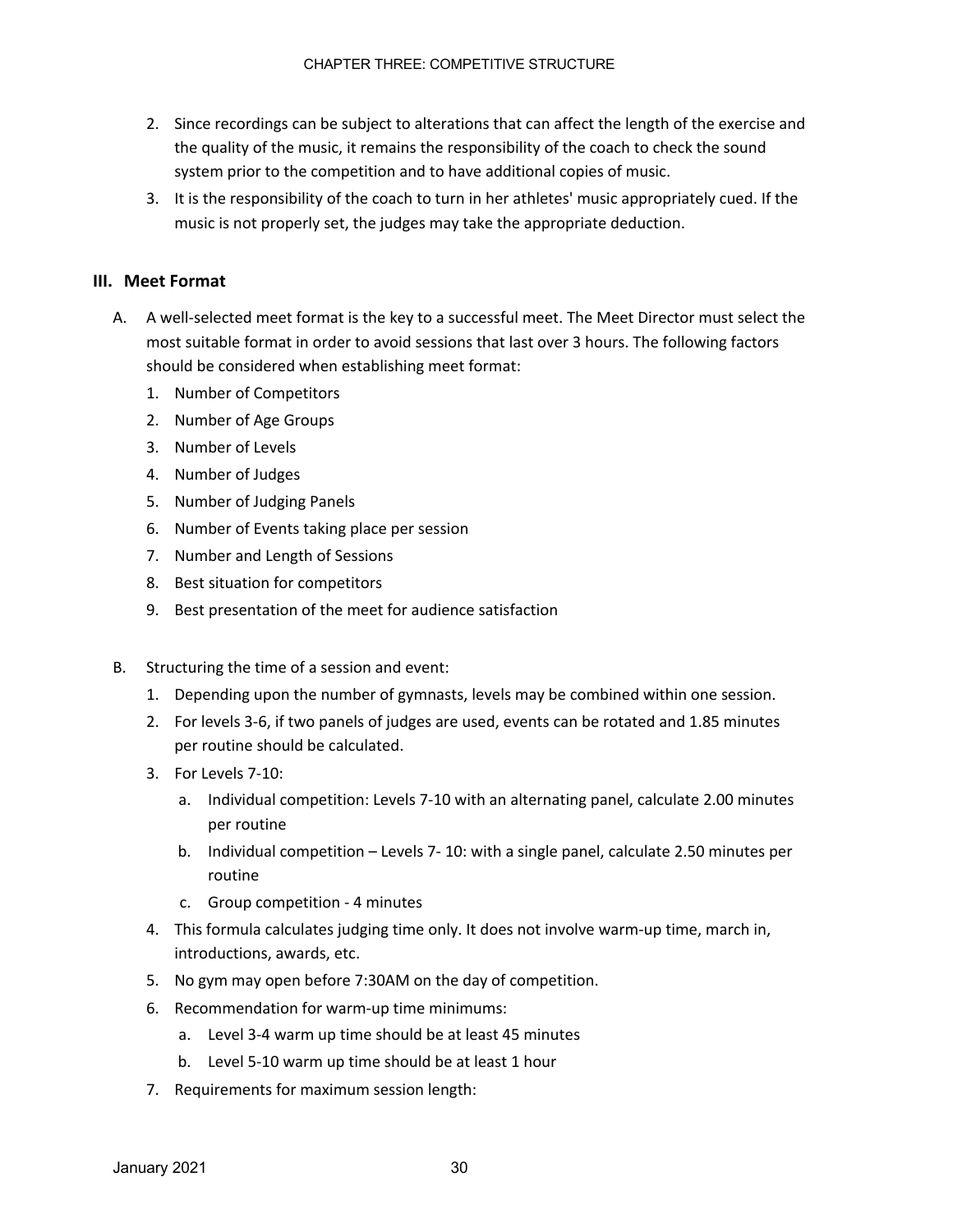- a. A level 3-4 session may not exceed 2 hours of competition time.
- b. A Level 5-6 session may not exceed 2.5 hours of competition time
- c. A Level 7-10 session may not exceed 3 hours or competition time
- 8. Competition end time:
	- a. No Level 3-6 gymnast may compete after 9:30pm.
	- b. No Level 7-10 gymnast may compete after 10:00pm.
- 9. With the purpose of helping meet directors adhere to the guidelines of the R&P, judges will only be allowed to judge a total of 12 hours/day. In addition, the meet director must provide a 30-minute lunch and a 30-minute dinner break along with a 10-15 minute break between each 3-hour session.
	- a. Standard calculation is 12 hours divided by the recommended minutes/routine will equal how many routines you can schedule per day, per level, using two panels. These calculations can be found above.
	- b. Sanctioned events should run a timeline of approximately 8:00am 9:30pm. Remember to include additional time for timed warm-ups, march-ins or march through, and awards, as applicable.
- 10. In meets that cover several days, no gymnast will be required to report back to the competitive area in less than 12 hours from the completion of her session on the preceding day.
- 11. Any changes to the structuring of a session or event are up to the discretion of the meet director in consultation with the Meet Referee up through Regional Competitions
	- a. Changes resulting in a Sanction Violation: When changes are made at the last moment and this change is not communicated to all participants and coaches in a timely manner, resulting in an athlete's inability to arrive in time to compete or depart in time to make travel connections.
- C. General Format Levels 3 & 4
	- 1. A march-in may be held before each session.
	- 2. The number of competitors allowed to compete simultaneously on the carpet is specified in the Junior Olympic Handbook.
	- 3. If multiple gymnasts compete simultaneously, in accordance with the Junior Olympic Handbook, gymnasts must be grouped together by club.
	- 4. The competition order of events will correspond with the International FIG regulations: RFX, rope, hoop, ball.
	- 5. Level 3/4 scores will be posted.
- D. General Format Levels 5, 6, 7, 8, 9, 10, and Elite
	- 1. A march in may be held before each session.
	- 2. The number of competitors allowed to compete simultaneously on the carpet is specified in the Junior Olympic Handbook.
	- 3. Gymnasts should be grouped for competition according to age division and level.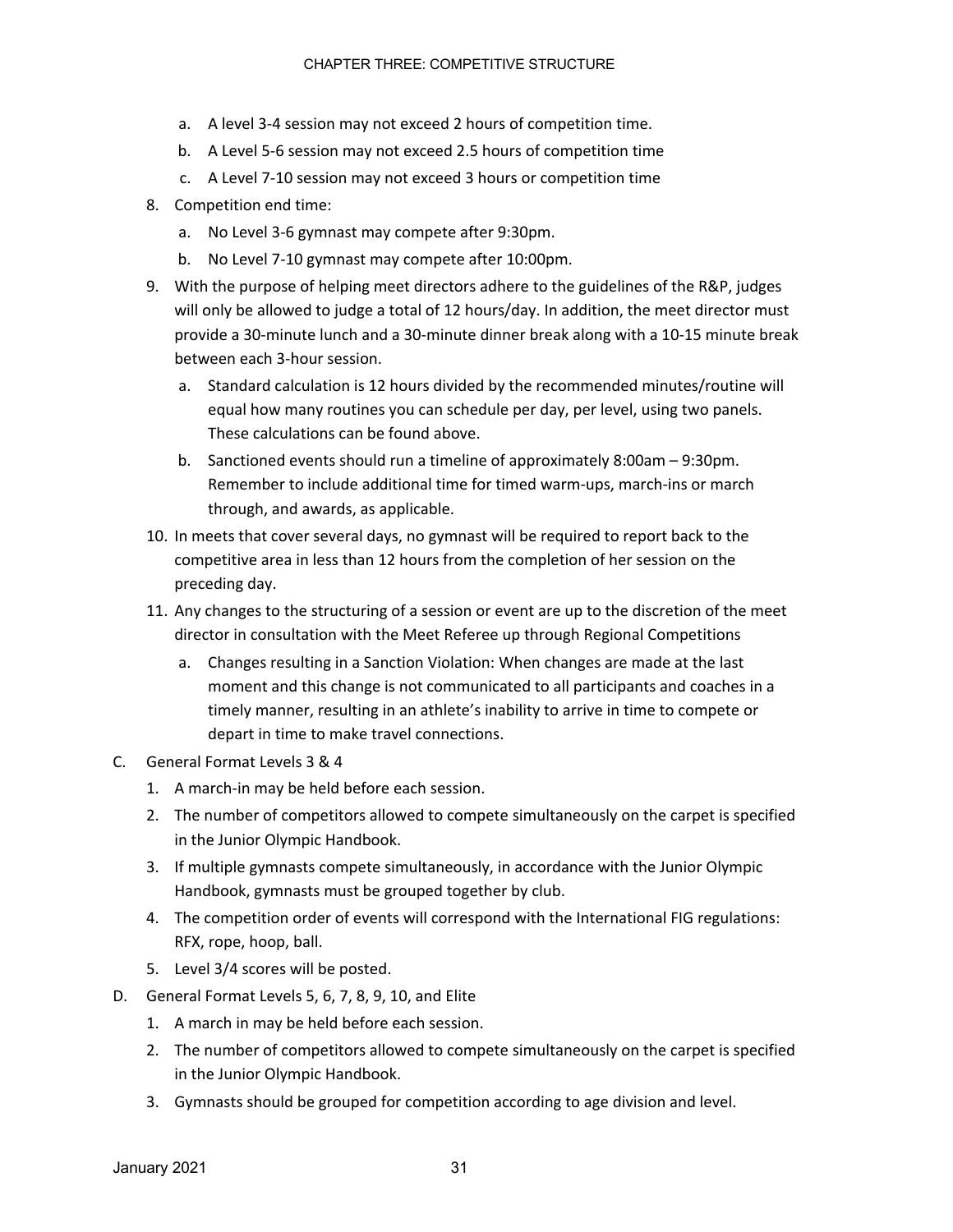- 4. The competition order of events will correspond with the International FIG regulations: floor, rope, hoop, ball, clubs, ribbon.
- 5. Scores will be shown.
- E. General Format Group Competition
	- 1. J.O. Group entries must compete the apparatus for the current competitive year.
	- 2. Scores will be shown.
	- 3. The award ceremony must be held in a timely manner
- F. Draw
	- 1. Must be used to determine the line-up or order of performance for all competitors for all of the events.
	- 2. The draw must be completed and rotations distributed to coaches prior to the competition
	- 3. The number of places to be dropped must be determined before the draw and applied equally to all gymnasts based on the draw.
	- 4. In All-Around competition a gymnast and whenever possible the same club shall not compete as the first competitor in more than one event when alternating between events. If the competition order goes one event at a time, it is permissible for the same athlete to start on two events.
	- 5. If a gymnast is called to perform immediately after competing, she should be given a recovery period by dropping her position on the list of order of performance by four places. Consult the Meet Referee.
	- 6. All members of the same age group will be drawn for competitive order in the same session

Level 7-10

- 7. Local/invitational, state and regional competitions will have a random draw based on age group and Level of all gymnasts (including guest competitors).
- G. Scoring System Requirements:
	- 1. Scoring for all Sanctioned Events
		- a. These rules are in place to avoid parents taking photos of score forms, eliminating neutral deductions, and changing scores without the meet referee's knowledge or approval.
			- i. Regional Championships will be required to provide a scoring secretary in addition to a score master. This person must be unaffiliated.
			- ii. State and invitational meets should provide an unaffiliated score keeper, if possible. In the case that an unaffiliated score keeper is not available, a parent volunteer without athletes in that session may enter the scores.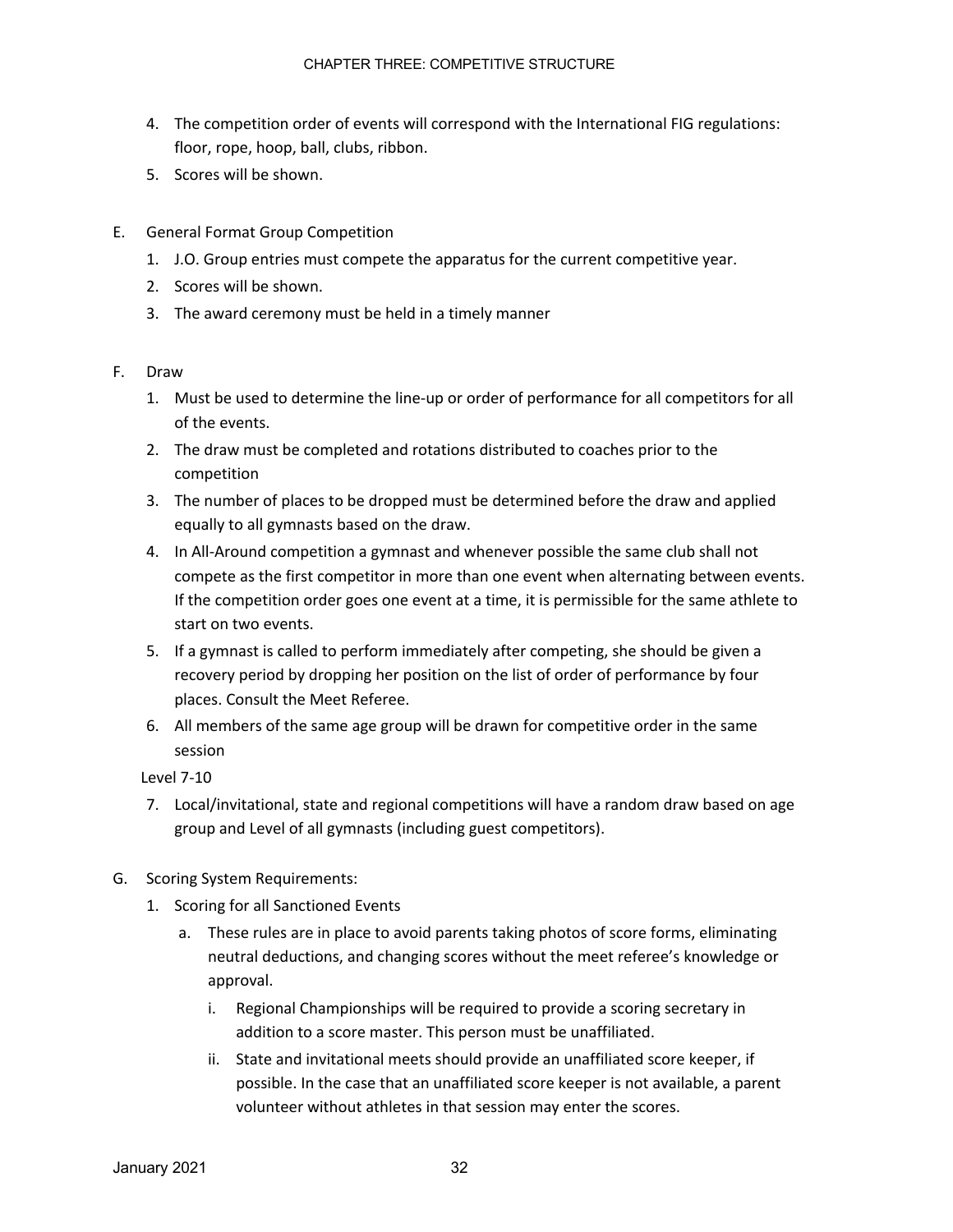- 2. Scoring System Recommendation for State/Regional Events:
	- a. For quick referencing of scoring data where advancing or qualification information is needed, it is requested that all state and regional events use the KSIS scoring program.
	- b. The KSIS fee for State and Regional events may be paid with regional funds.
- 3. Display of Scores:
	- a. A scoring system must display the "D" score for Level 7- 10 competitors at Regional and National level competitions. Note: for level 9/10, the D1-2, D3-4, EA, and ET scores must be shown separately at the Rhythmic Challenge, Level 9 Classic, Elite Qualifier, and USA Gymnastics Championships.
- H. Presentation of Awards
	- 1. At the conclusion of each session and within an appropriate time gymnasts should be recalled for presentation of awards.
	- 2. Award sequence shall be as follows:
		- a. Event awards: Awards are presented in ascending order beginning with 1st place. In the case of a State/Regional competition with out of state/region competitors, awards are presented beginning with in-State /in-region competitors
		- b. All-Around awards: Awards are presented in ascending order beginning with 1st place. In the case of a State/Regional competition with out of state/region competitors, awards are presented beginning with in-State /in-region competitors
		- c. In the case of a State/Regional competition with guest competitors, guest awards are presented separately. They follow the same award sequence.
	- 3. Guest athletes are defined as gymnasts who live outside of the State or Region hosting the event. Guest athletes are in a separate award category and receive separate awards (see awards chart).
	- 4. An appropriate award stand or markers should be used.

# **Section 5: Awards**

- A. **ALL** USA Gymnastics State and Regional Championships ribbons and medals must be ordered through the official USA Gymnastics supplier. **The design of these awards may vary from year to year.** A meet director **may not** change this format for awards but may, if meet budget allows, present additional local organizing gifts, provided the gift is given to all participants. Athletes advancing to the various Championships should receive a recognition award for qualifying to their Regional Team.
	- 1. Order forms are available from the official USA Gymnastics supplier.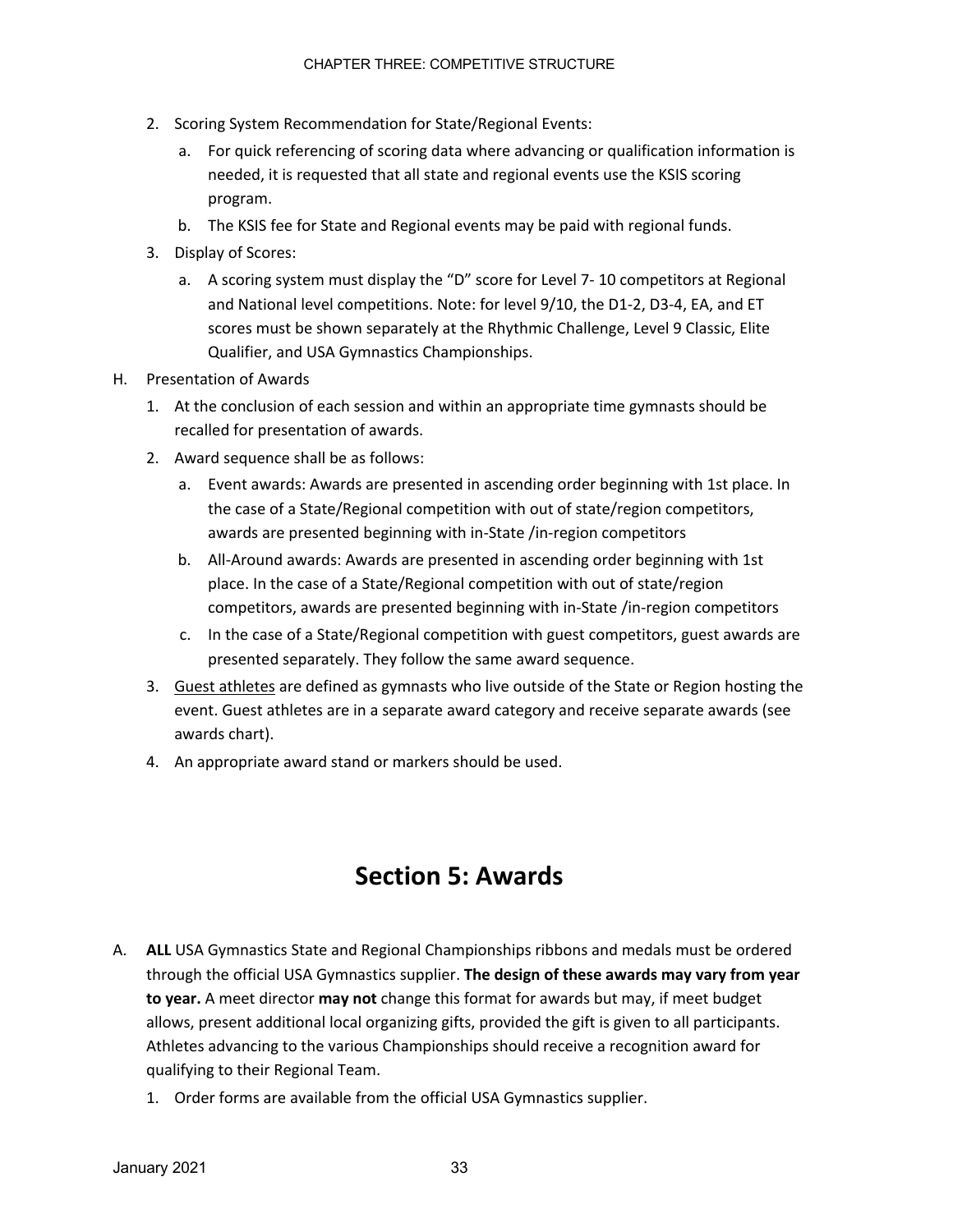- 2. The meet director should order awards 4-5 weeks before the competition.
- B. The items shown on the AWARD CHART are the minimum required. Meet Directors are allowed to upgrade their awards if budget permits. State Competition award requirements are as shown on the AWARD CHART.
	- 1. State Competitors- Athletes who reside within the state hosting the event.
	- 2. Guests- Any athlete who does not reside within the state. The type of awards must be specified in the entry information. (see awards chart)
- C. Regional Competition award requirements are as shown on the AWARD CHART
	- 1. Regional Competitors- Athletes who reside within the region hosting the event.
	- 2. Guests- Any athlete who does not reside within the region. The type of awards must be specified in the entry information. (See awards chart)
- D. FOREIGN/NON-CITIZEN/GUEST ATHLETES- see definitions, Chapter 1.

#### **I. Awards at Local/Invitational, State and Regional meets:**

- A. Level 3-10 Award Procedure
	- 1. Individual event (ribbons are the minimum required for state and regional):
		- a. Award 1st-3rd place regardless of the number of athletes in the age division.
		- b. Meet directors will additionally award 50% of the field up to  $12<sup>th</sup>$  place. Meet Directors are encouraged to award all athletes, however, any awards above the minimum required can be a ribbon or medal.
	- 2. All-around medals:
		- a. Award 1st-3rd place regardless of the number of athletes in the age division.
		- b. Meet directors will additionally award 50% of the field up to  $12<sup>th</sup>$  place. Meet directors are encouraged to award all athletes, however, any awards above the minimum required can be a ribbon or medal.
	- 3. If there are a large number of athletes in any of the age divisions, it is recommended to divide into smaller sub-divisions by birthdate (Ex: 2000, 2001 etc.) to benefit the athletes by allowing for more age groups and more awards.
	- 4. Athletes competing in the wrong age group or event session are ineligible for any awards.

#### B. Group Awards (State and Regional Competitions)

1. Event award: Each group member including one alternate (if designated) will receive a ribbon for each event based on placement. Meet Directors will award 50% up to 6th place in each level - Beginner, Intermediate, and Advanced.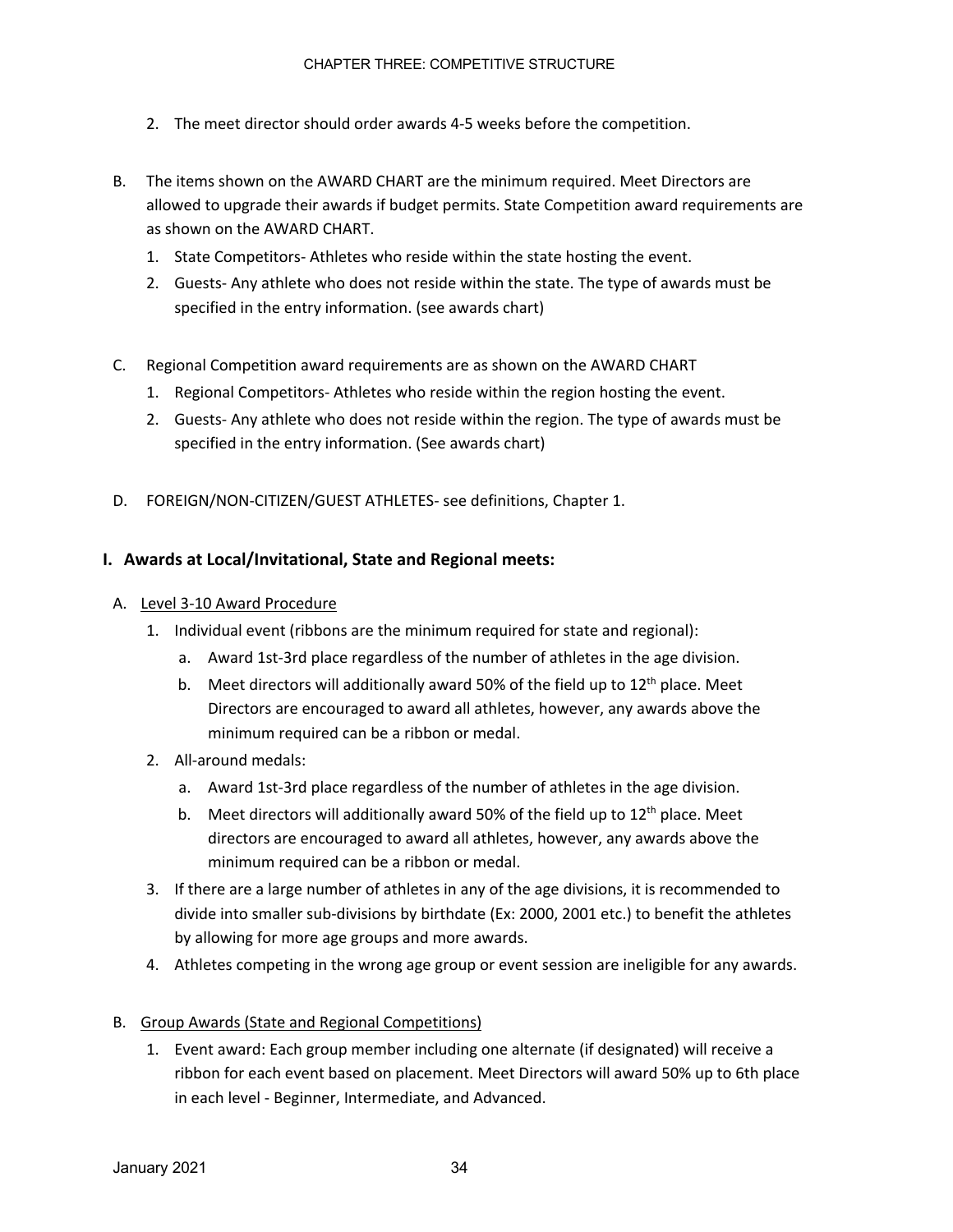- 2. All-Around Awards: determined by adding the two designated event scores together. Meet Directors will award 1st-3rd place medals to each group member.
- 3. Awards are given in three levels- Beginner, Intermediate, and Advanced regardless of age groups.
- C. Tie Breaking System for Determining Awards for events or All-Around:
	- 1. In the case of a tie in the EVENT competition for Local/invitational, State, and Regional events,
		- a. both athletes are **named the Champions**
		- b. both receive the same award
	- 2. During the presentation of awards, the next place following a two-way tie is skipped. In the case of a three-way tie, the next two places are skipped; and so on.
	- 3. If multiple awards are not available at the time of the award ceremony, the meet director is responsible for sending the correct place award within 4 to 6 weeks.
	- 4. Award Presentation (see Section 4, 4)

| Level              | <b>Type</b>              | Awards- minimum required                    | <b>Minimum Order</b> |
|--------------------|--------------------------|---------------------------------------------|----------------------|
| <b>State</b>       | <b>Individual Events</b> | 1st-3rd place is awarded                    | Events: Flat         |
| Levels             | and All Around           | Ribbon<br>regardless of the number of       |                      |
| 3, 4, 5, 6,        | by Age Divisions         | athletes in the age category and            | All-Around:          |
| 7, 8, 9, 10        |                          | then 50% of the field up to 12th            | <b>Medals</b>        |
|                    |                          | place                                       |                      |
| Regional           | <b>Individual Events</b> | 1st-3rd place is awarded                    | Medals               |
| Levels             |                          | regardless of the number of                 |                      |
| 3, 4, 5, 6,        |                          | athletes in the age category and            |                      |
| 7, 8, 9, 10        |                          | then 50% of the field up to 12th            |                      |
|                    |                          | place                                       |                      |
|                    | All Around               | 1st-3rd place is awarded                    | Medals or            |
|                    |                          | regardless of the number of                 | Trophies - Meet      |
|                    |                          | athletes in the age category and            | directors are        |
|                    |                          | then 50% of the field up to 12th            | encouraged to        |
|                    |                          | place                                       | award all            |
|                    |                          |                                             | participants.        |
| Guest/Invitational | <b>Individual Events</b> | 1st-3rd place is awarded                    | <b>Flat Ribbon</b>   |
| Levels             | and All-Around           | regardless of the number of                 | (individual          |
| $3 - 10$           |                          | athletes in the age category and<br>events) |                      |
|                    |                          | then 50% of the field up to 12th            |                      |
|                    |                          | place                                       |                      |

#### D. AWARD CHART – Sanctioned events: Local/Invitational, State & Regional.